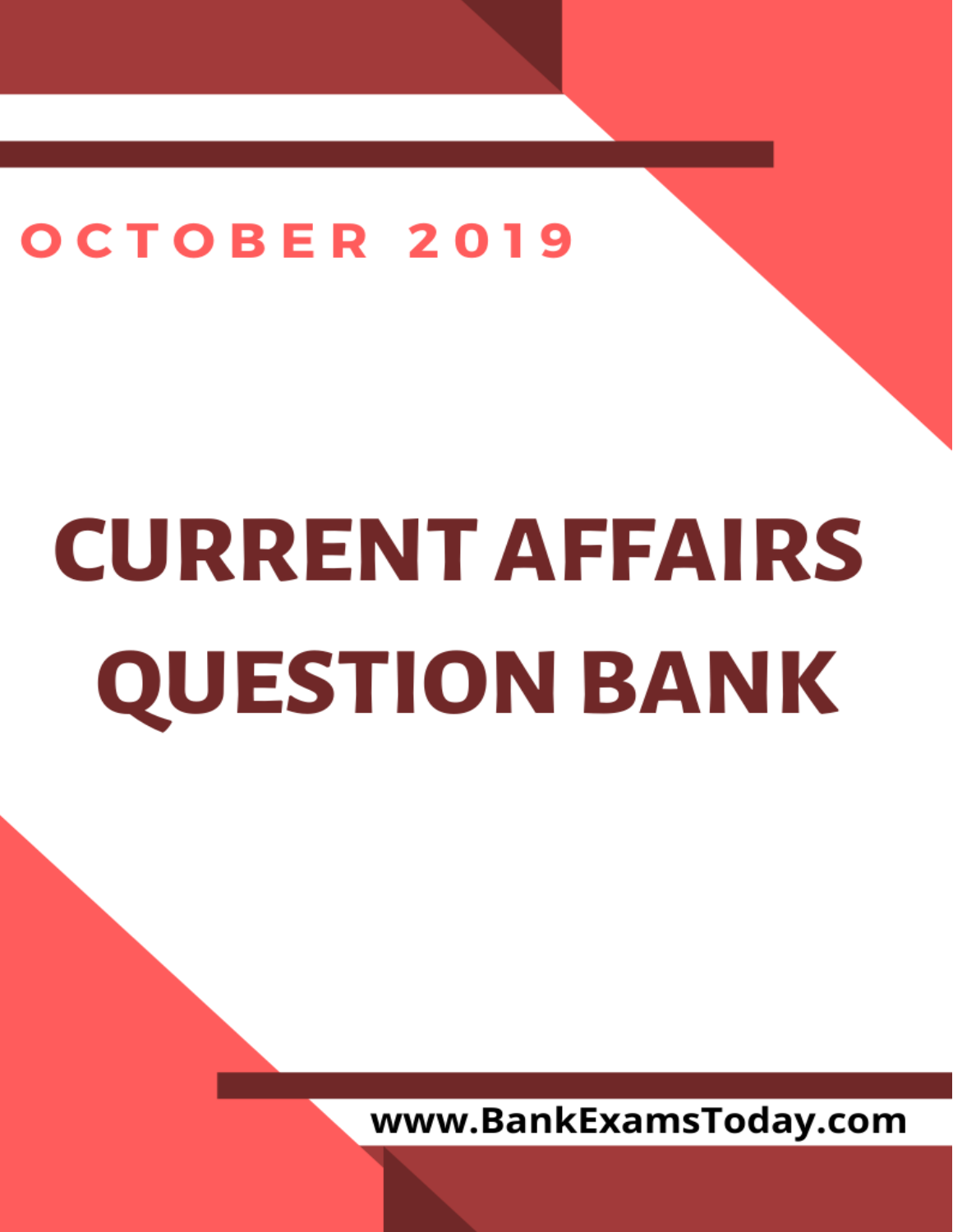### **CURRENT AFFAIRS QUES TION BANK: OCTOBER 2019**

**Q.1 Which Coach Factory of Indian Railways has recently launched a pilot project for ushering in Industry 4.0?**

- a) Integral Coach Factory
- b) Rail Coach Factory
- c) Modern Coach Factory
- d) Both a and b
- e) None of these

#### **Q.2 What was India's rank in the IMD world digital competitiveness ranking 2019 (WDCR)?**

- a) 42nd
- b) 43rd
- c) 44th
- d) 45th
- e) None of these

#### **Q.3 The BRAHMOS missile, which is a joint venture between India and Russia, has been named after?**

- a) Brahmaputra and Moskva river
- b) God Brahma and Mosya
- c) An earlier used Russian Cruise Missile
- d) Indian Navy's decommissioned Ship
- e) None of these

#### **Q.4 Who has won the men's singles title of ATP Challenger Tournament 2019?**

- a) Facundo Bognis
- b) Sumit Nagpal
- c) Mohit Rohanty
- d) Suresh Prakash
- e) None of these

#### **Q.5 The word Plogging is currently in the news in which context?**

- a) Fitness and Cleanliness
- b) Education and Health
- c) Money and cleanliness
- d) Fitness and Money
- e) None of these

#### **Q.6 The School Education Quality Index (SEQI) is released by?**

- a) NITI Aayog
- b) Ministry of Human Resource Development
- c) Ministry of Science & Technology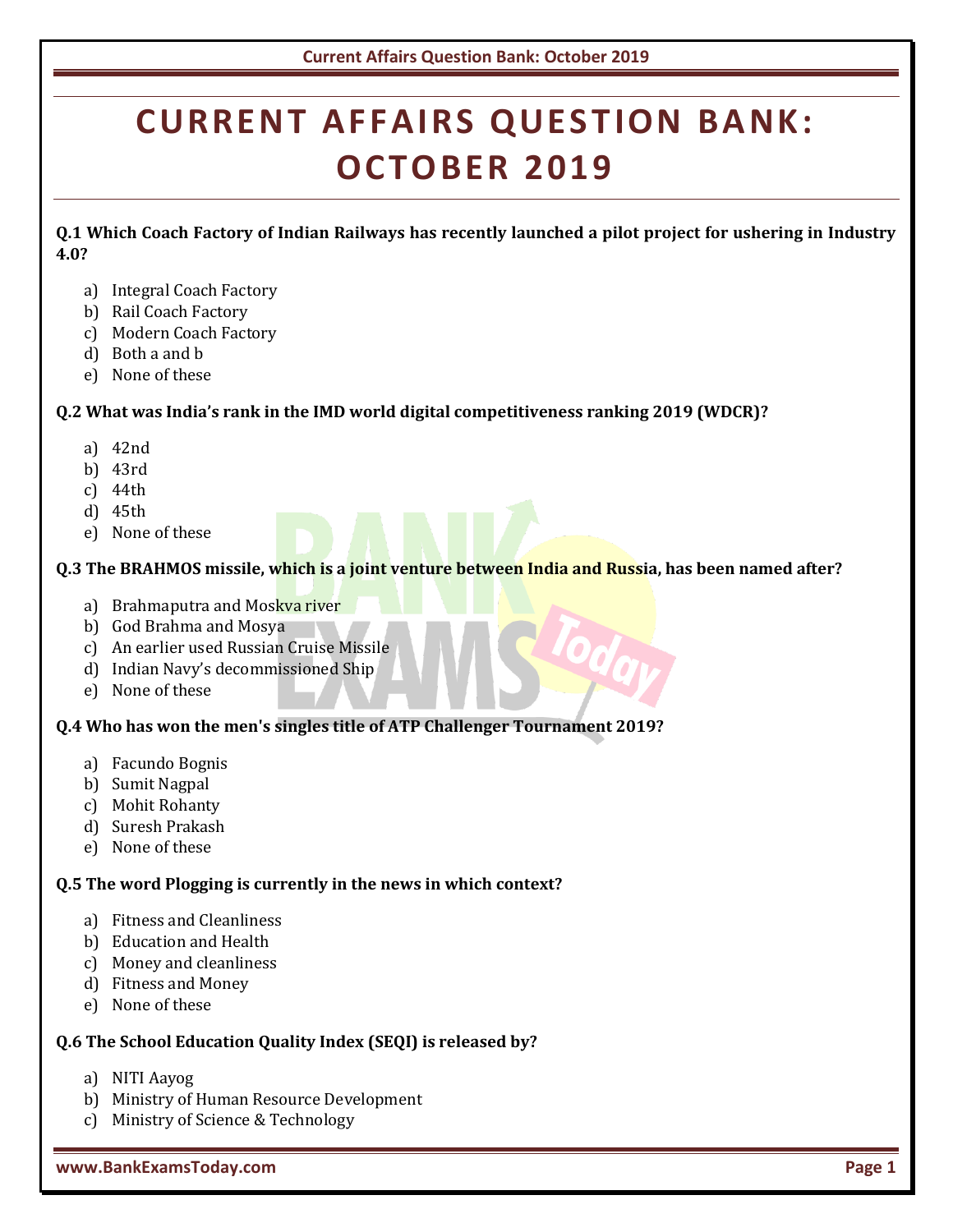- d) Ministry of Labour & Employment
- e) None of these

#### **Q.7 Choose the correct option in the context of Sovereign Gold Bonds?**

- a) In case of joint holding, the investment limit of 4 KG will be applied to the first applicant only.
- b) Minimum permissible investment will be 1 gram of gold.
- c) Bonds can be used as collateral for loans.
- d) All a, b and c are correct
- e) Only a and b

#### **Q.8 Which app has been recently launched by the Ministry of Consumer Affairs, Food & Public Distribution for providing a one-stop solution for consumer grievance redressal?**

- a) Grievance App
- b) Consumer App
- c) Redressal App
- d) Buyer & Seller App
- e) None of these

#### **Q.9 Which train has been recently flagged off between New Delhi and Jammu & Kashmir for speedy development of the later?**

- a) Delhi-Srinagar Vande Bharat Express
- b) Delhi-Jammu Vande Bharat Express
- c) Delhi- Mirpur Vande Bharat Express
- d) Delhi-Katra Vande Bharat Express
- e) None of these

#### **Q.10 The Paryatan Parv 2019 is organized by which Ministry/Ministries?**

- a) Ministry of Information and Broadcasting
- b) Ministry of Tourism
- c) Ministry of Petroleum and Natural Gas
- d) Jointly by a, b and c
- e) None of them

#### **Q.11 The Vayoshreshtha Samman-2019 is conferred for which purpose?**

- a) Doing excellent work towards rural sanitation
- b) Rendering service for the cause of elderly persons
- c) Rendering service for the cause of women empowerment
- d) Doing excellent work towards Urban sanitation
- e) None of these

#### **Q.12 To whom the prestigious Saraswati Samman award was conferred to in the year 2019?**

- a) Poet K Siva Reddy
- b) Poet Laxmi Agarwal
- c) Poet Meena Alexander
- d) Poet Syed Waheed Ashraf
- e) None of these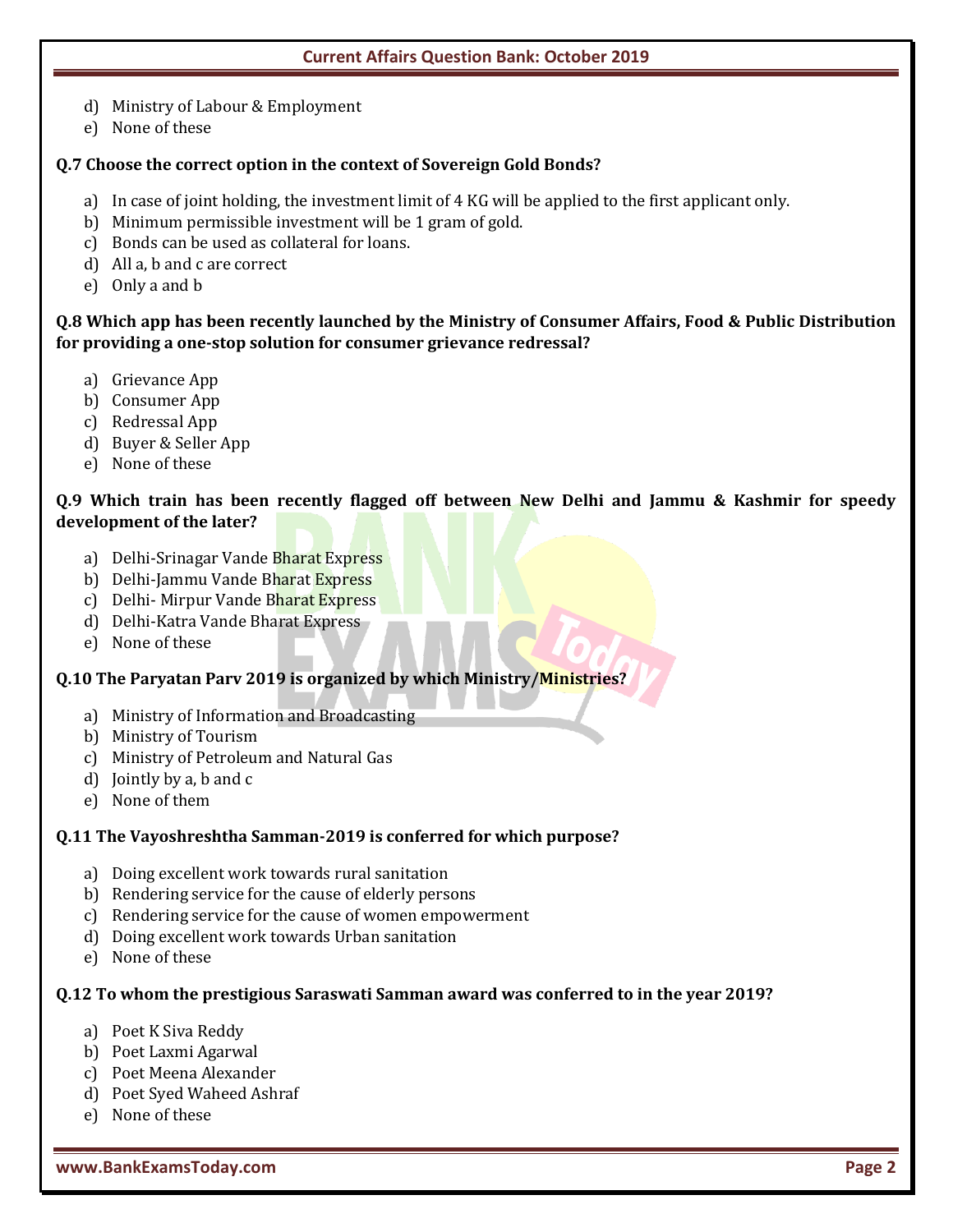#### **Q.13 India has recently inaugurated a Metro Express in which country under a Special Economic Package given by it earlier to this country?**

- a) Vietnam
- b) Srilanka
- c) Mauritius
- d) Laos
- e) None of these

#### **Q.14 The Bharat-22 Exchange Traded Fund (ETF) is managed by whom?**

- a) ICICI Prudential Mutual Fund
- b) Aditya Birla Sun Life Mutual Fund
- c) UTI Mutual Fund
- d) Axis Mutual Fund
- e) None of these

#### **Q.15 Which train was recently renamed as the 'Sarbat Da Bhala Express'?**

- a) New Delhi-Amritsar Intercity-Express
- b) New Delhi-Ludhiana Intercity-Express
- c) New Delhi-Udhampur Intercity-Express
- d) New Delhi-Jalandhar Intercity-Express
- e) None of these

#### **Q.16 RBI has recently cut the repo rate by 25 basis points, which is the \_\_\_\_\_ rate cut in 2019?**

- a) Forth
- b) Sixth
- c) Fifth
- d) Seventh
- e) None of these

#### **Q.17 Which railway station has topped the Swacch Bharat cleanliness assessment 2019?**

- a) Jodhpur
- b) Durgapur
- c) Ajmer
- d) Jaipur
- e) None of these

#### **Q.18 The Youth Co: Lab was recently launched by?**

- a) NITI Aayog and United Nations Development Programme (UNDP) India
- b) NITI Aayog and United Nations Industrial Development Organization (UNIDO)
- c) Ministry of Human Resource and Development and United Nations Development Programme (UNDP) India
- d) Ministry of Human Resource and Development and United Nations Industrial Development Organization (UNIDO)
- e) None of these

#### **Q.19 The World Cotton Day is observed on?**

a) 5th August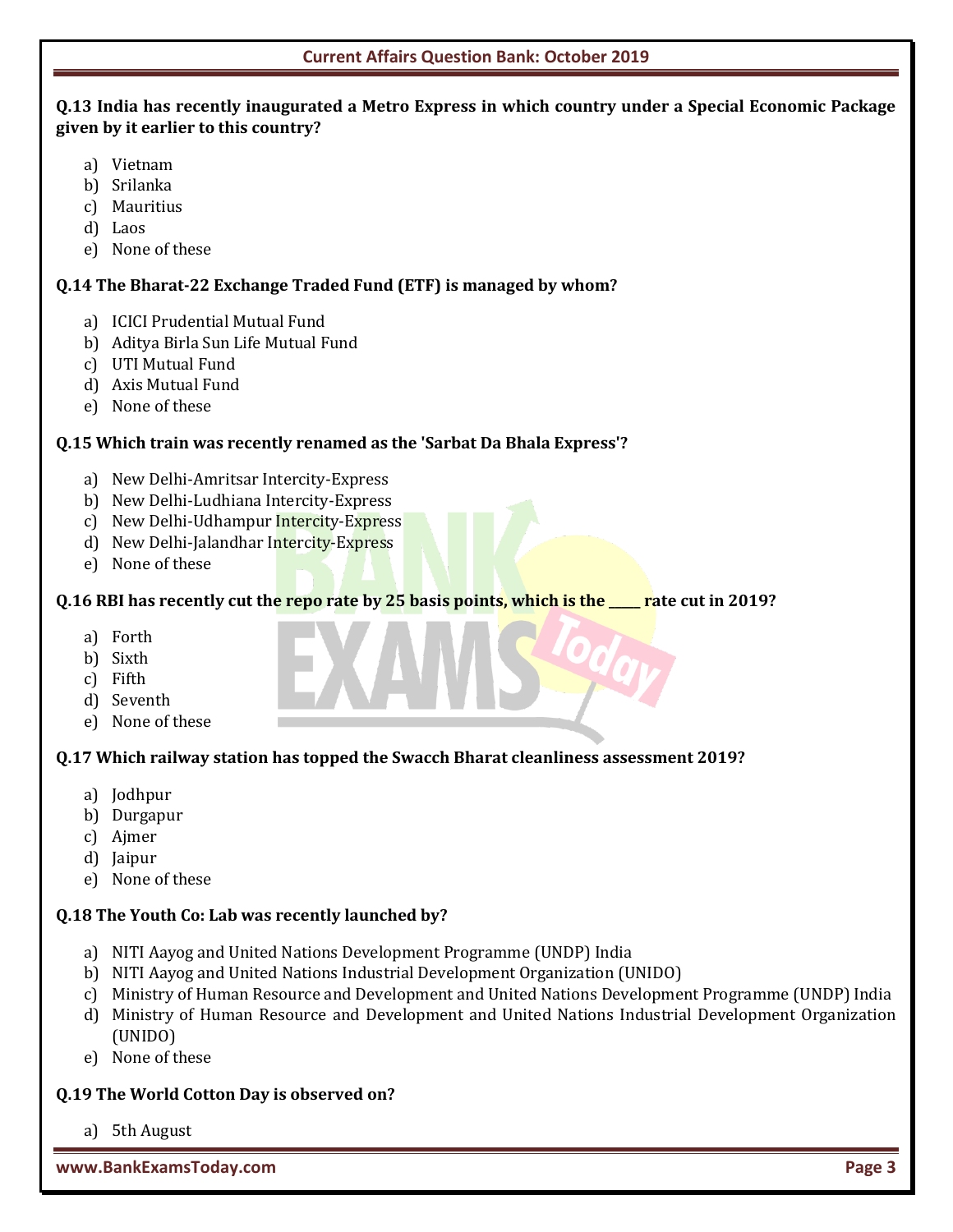- b) 7th October
- c) 5th September
- d) 7th November
- e) None of these

**Q.20 What is the Centre's contribution to the State Disaster Response Fund (SDRF) for the General Category States?**

- a) 60%
- b) 75%
- c) 80%
- d) 85%
- e) None of these

#### **Q.21 With which country India has signed an agreement to build Vivekananda Bhavan recently?**

- a) Sri Lanka
- b) Myanmar
- c) China
- d) Bangladesh
- e) None of these

#### **Q.22 Swiss Bank has recently exchanged financial account details of nationals with India under the framework of?**

- a) Trusted Exchange Framework and Common Agreement (TEFCA)
- b) Cybersecurity Information Exchange (CYBEX)
- c) Secured Currency Money Transfer (SCMT)
- d) Automatic Exchange of Information (AEOI)
- e) None of these

#### **Q.23 The e-DantSeva is launched by which Ministry?**

- a) Ministry of Science & Technology
- b) Ministry of Health and Family Welfare
- c) NITI-Aayog
- d) Ministry of Women and Child Development
- e) None of these

#### **Q.24 Which edition of the India International Cooperative Trade Fair will be held in 2019?**

- a) 1st
- b) 2nd
- c) 3rd
- d) 4th
- e) 5th

#### **Q.25 Which place has been recently approved by the central government for setting up of a Special Economic Zone (SEZ)?**

- a) Jalefa, Tripura
- b) Balaghat, MP
- c) Betul, MP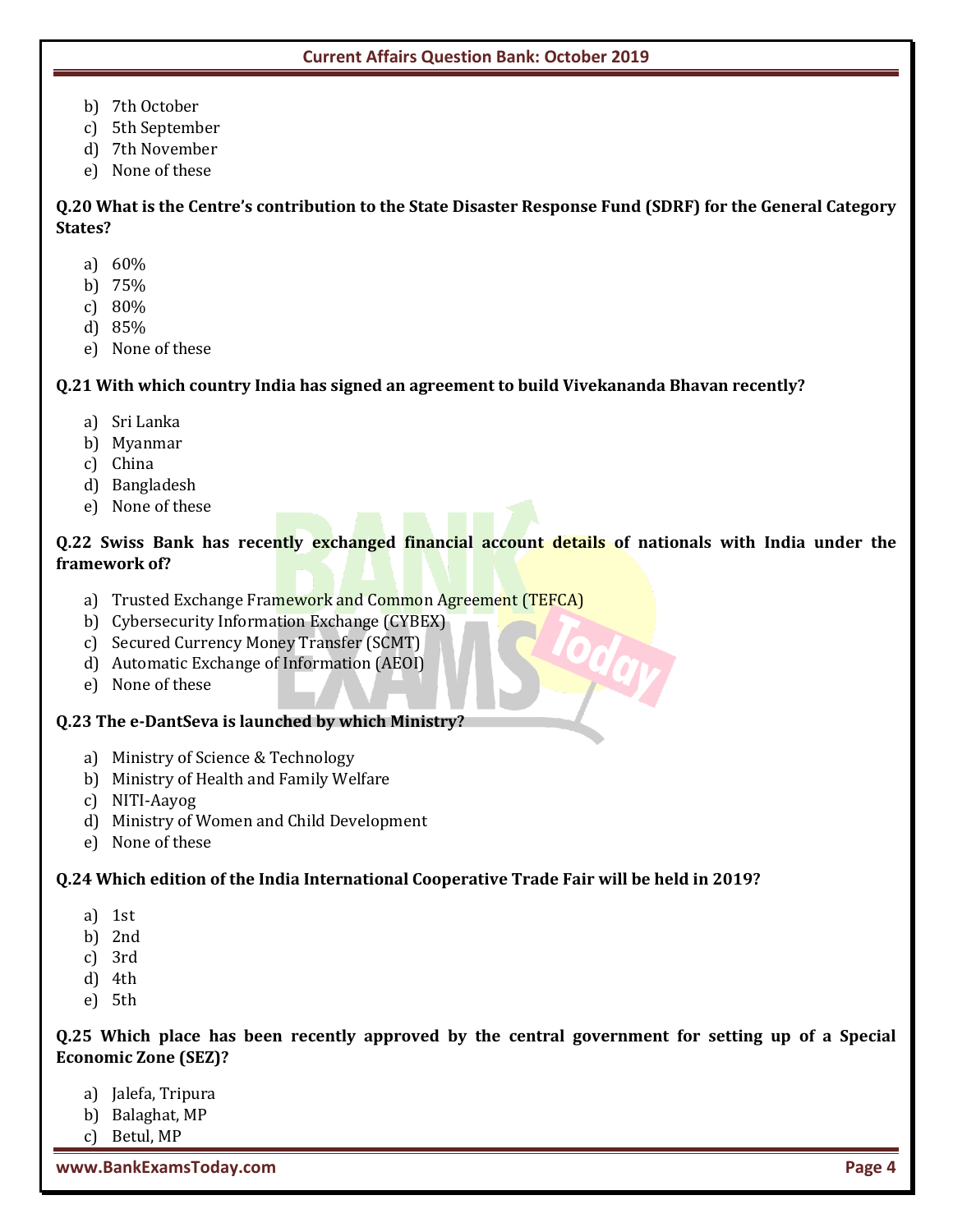- d) Kalimpong, West Bengal
- e) None of these

#### **Q.26 The International Film Festival of India has celebrated which edition of the festival in 2019?**

- a) 25th edition
- b) 50th edition
- c) 75th edition
- d) 100th edition
- e) None of these

#### **Q.27 The newly launched scheme PM-ASMI stands for?**

- a) Pradhan Mantri Assured and Safe Motherhood initiative
- b) Pradhan Mantri Assured safety Malaria initiative
- c) Pradhan Mantri Assured safety Measles initiative
- d) Pradhan Mantri Assured Sewage Management initiative
- e) None of these

#### **Q.28 Which state government has launched the Free Drug Scheme for tea garden workers?**

- a) Assam
- b) Tripura
- c) Manipur
- d) Sikkim
- e) None of these

#### **Q.29 Who has been recently selected from India for the Asia Environmental Enforcement Award by the United Nations Environment Programme?**

- a) Rakesh Pandey
- b) Ramesh Pandey
- c) Mohan Pandey
- d) Suresh Pandey
- e) None of these

#### **Q.30 Who has received the Nobel awards in Medicine for 2019?**

- a) William G Kaelin
- b) Gregg L Semenza
- c) Jr Peter J Ratcliffe
- d) All of the above
- e) None of these

#### **Q.31 The World Powerlifting Championship 2019 is held at?**

- a) Paris, France
- b) Rome, Italy
- c) Berlin, Germany
- d) Vienna, Austria
- e) None of these

#### **Q.32 The Finance Ministry's National e-Assessment Centre (NeAC) is launched for?**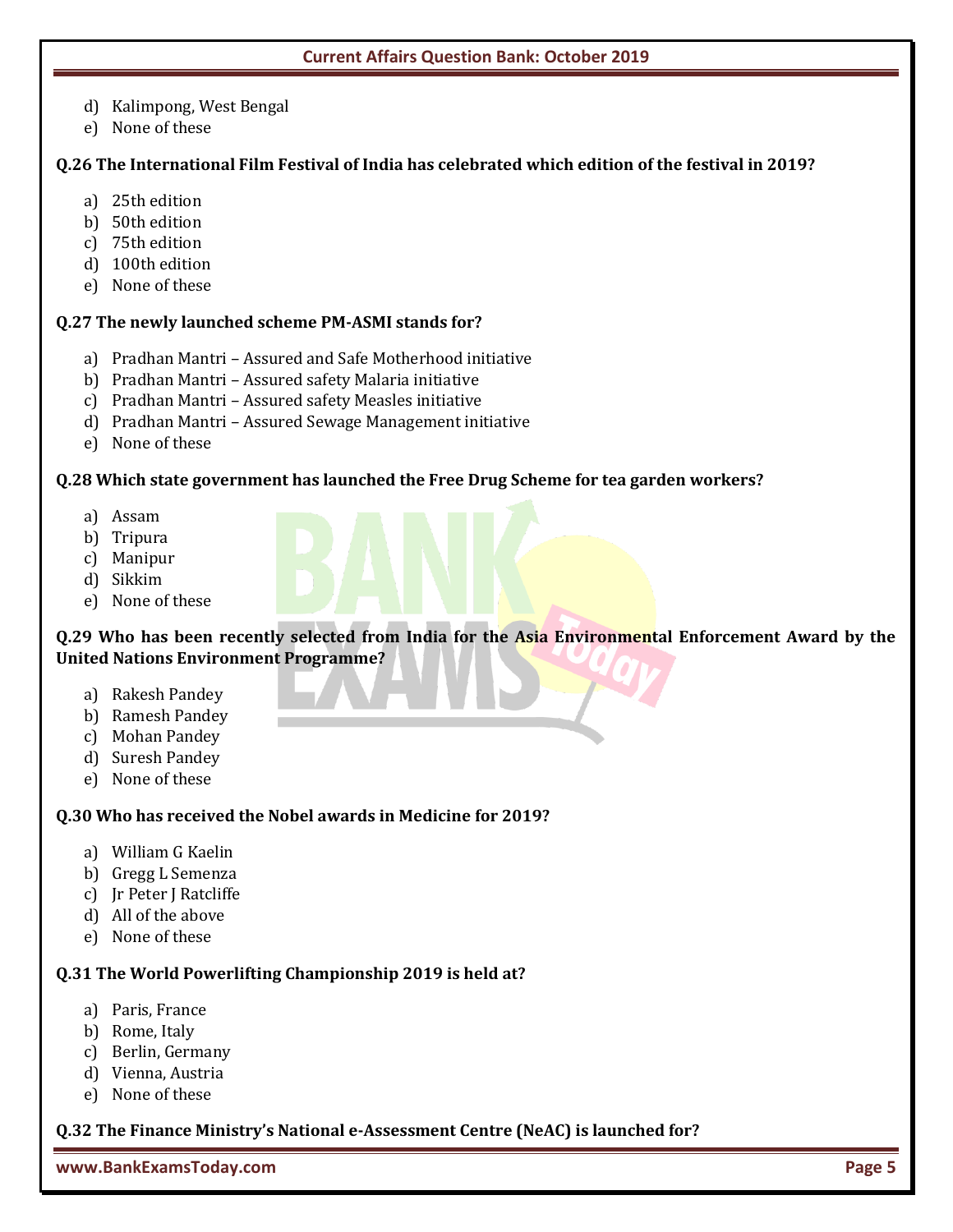- a) E-commerce Companies
- b) PSUs Disinvestment
- c) Taxpayers
- d) Money laundering
- e) None of the above

**Q.33 India had signed an agreement worth Rs 59,000 crore with France in \_\_\_\_\_\_\_\_\_for the procurement of 36 Rafale fighter jets?**

- a) August 2017
- b) September 2016
- c) August 2016
- d) September 2017
- e) None of these

#### **Q.34 Who has received the Nobel Prize 2019 for Physics?**

- a) Michel Mayor
- b) James Peebles
- c) Didier Queloz
- d) All a, b and c
- e) None of them

#### **Q.35 The World Post Day is observed on?**

- a) 7th October
- b) 8th November
- c) 9th October
- d) 10th December
- e) None of these

**Q.36 The Central government has recently announced \_\_\_\_\_ Dearness Allowance for Central Government employees and pensioners?**

- a) 4%
- b) 7%
- c) 5%
- d) 10%
- e) None of these

#### **Q.37 Recently, the DHRUV programme was launched by the government for which section?**

- a) To select 10 students for experiencing the Gaganyaan Mission by ISRO
- b) To mentor 60 talented students from Science, Mathematics and Performing Arts
- c) To select 5 students to represent India at the National Youth Conference
- d) Both a and c
- e) None of the above

#### **Q.38 Which device has been recently launched by the Ministry of Earth Science to provide emergency Disaster Warning to fishermen?**

- a) GRADED device
- b) GROUND device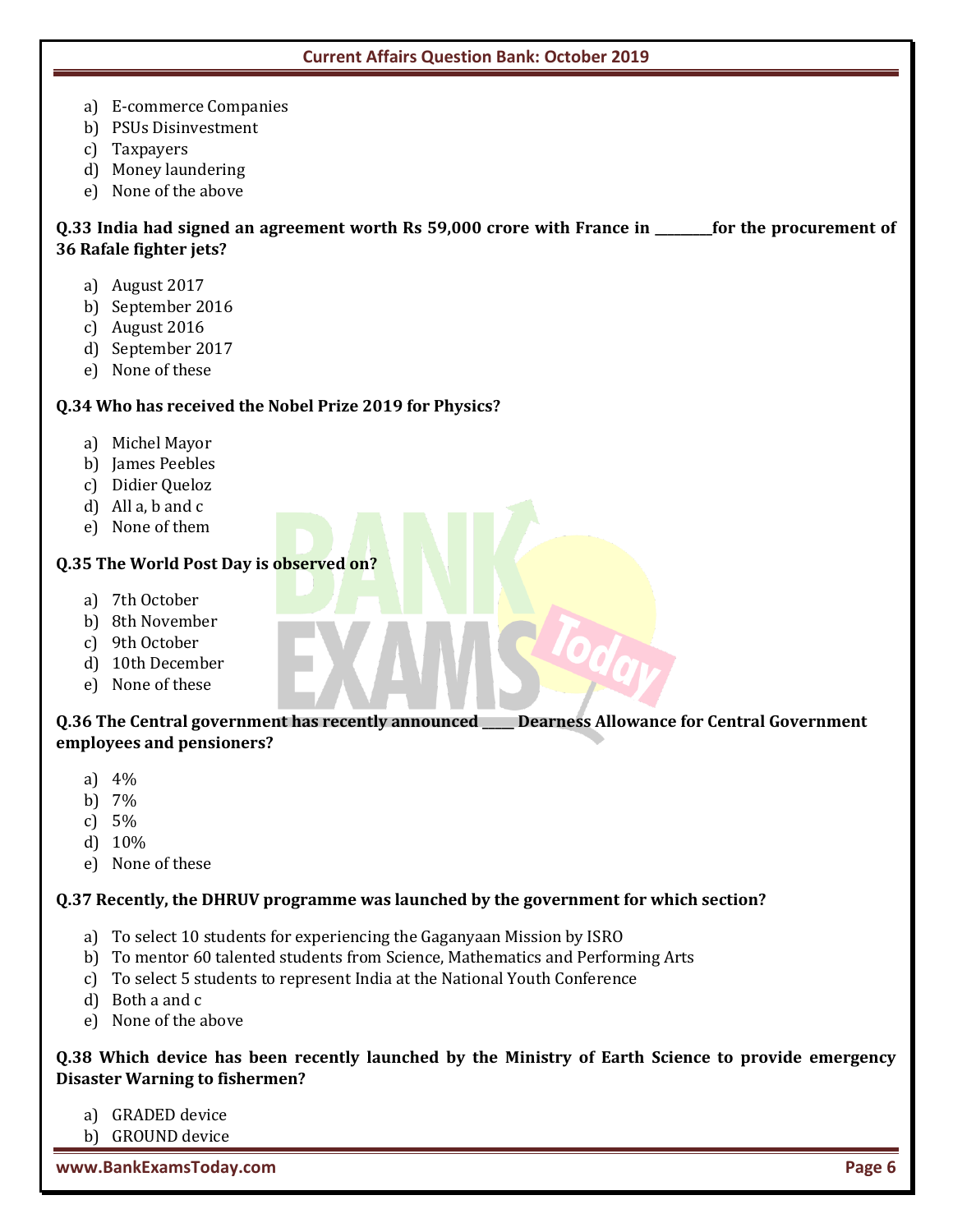- c) GEMINI device
- d) GROSS device
- e) None of these

#### **Q.39 The Mahatma Gandhi National Fellowship Programme is launched by which Ministry?**

- a) Ministry of Human Resource and Development
- b) Ministry of Skill Development and Entrepreneurship
- c) Ministry of Science and Technology
- d) Ministry of Labour and Employment
- e) None of these

#### **Q.40 Which city is in the news for commencing the first-of-its-kind initiative 'Garbage Cafe'?**

- a) Kolhapur
- b) Raipur
- c) Ambikapur
- d) Bhopal
- e) None of these

#### **Q.41 Who has won the Nobel Prize 2019 in Literature?**

- a) Olga Tokarczuk
- b) Peter Handke
- c) Margaret Drabble
- d) Frédéric Beigbeder
- e) None of these

**Q.42 Ministry of Health and Family has recently launched\_\_\_\_\_\_ scheme to provide free healthcare benefits to pregnant women, mothers up to 6 months after delivery, and all sick new-borns?**

- a) SWASTHYA
- b) SUMAN
- c) SHILP
- d) SOUMYA
- e) None of these

#### **Q.43 Which among the following doesn't come in the list of 6 ASEAN FTA partners?**

- a) India
- b) Pakistan
- c) Australia
- d) New Zealand
- e) None of these

#### **Q.44 President's Colours is an acknowledgement of the meritorious service rendered by the over the years?**

- a) National Cadet Corp (NCC)
- b) Army Aviation Corps (ACC)
- c) National Defence Academy (NDA)
- d) Indian Coast Guard (ICG)
- e) None of these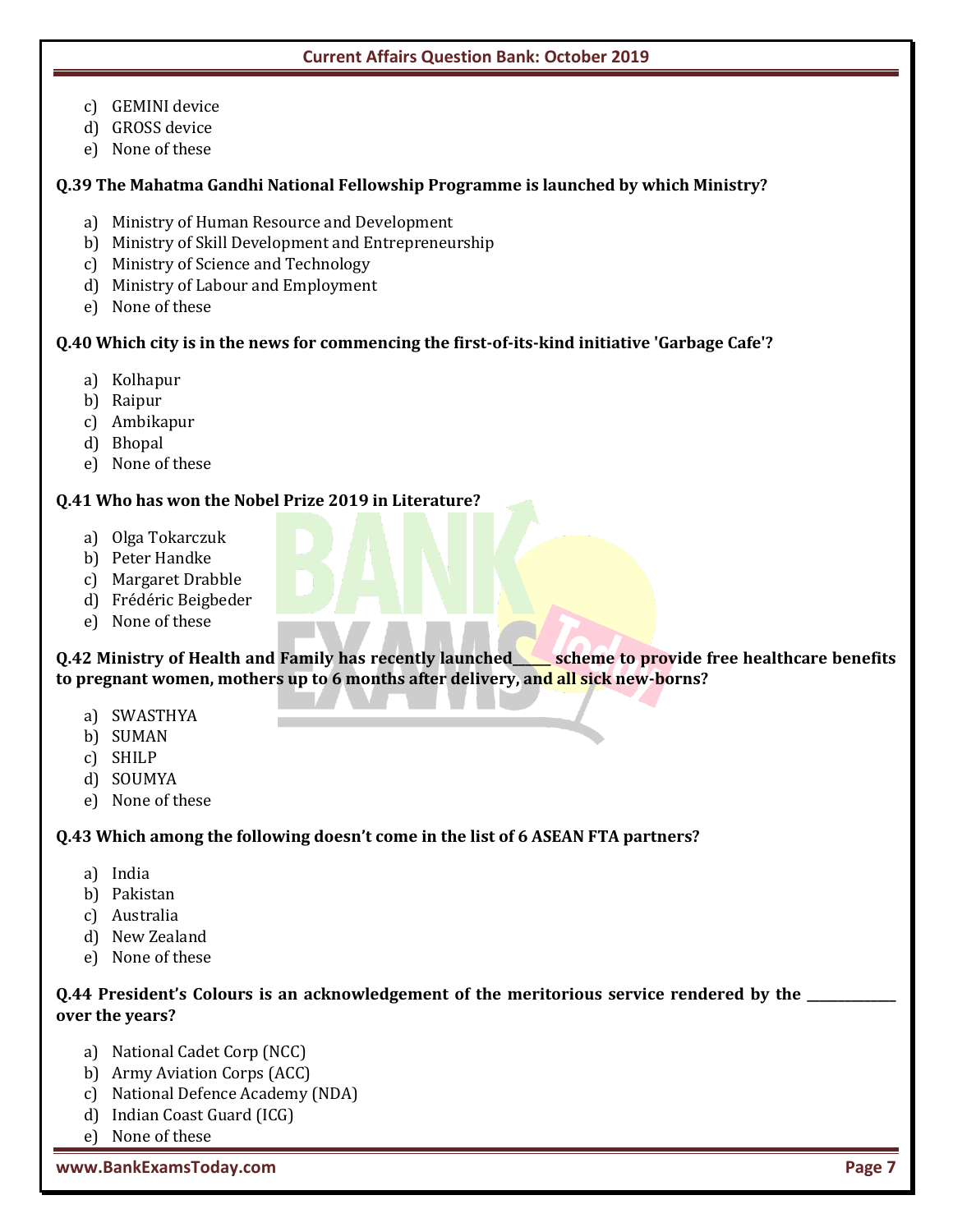#### **Q.45 The SARAS Aajeevika Mela was recently organised by?**

- a) Ministry of culture
- b) Ministry of Housing and Urban Affairs
- c) Ministry of Rural Development
- d) Ministry of Tourism
- e) None of these

**Q.46 Recently, the mobile app, \_\_\_\_\_\_\_\_ has been launched by the Ministry of Housing & Urban Affairs for 'Environment Protection in Government Colonies?**

- a) uGreen
- b) mSanrakshan
- c) uEnvironment
- d) mHariyali
- e) None of these

**Q.47 Government e-Marketplace (GeM) has recently signed MoU with which bank to provide paperless and cashless payment and procurement system for government entities?**

- a) Union Bank of India
- b) Bank of Baroda
- c) Punjab National Bank
- d) State Bank of India
- e) None of these

**Q.48 Which edition of the Coordinated Patrol (CORPAT) was held recently between the navies of India and Bangladesh?**

- a) 2nd
- b) 3rd
- c) 4th
- d) 5th
- e) None of these

#### **Q.49 The Nobel Prize 2019 in Chemistry was awarded for?**

- a) Development of rechargeable Helium batteries
- b) Development of lithium-ion batteries
- c) For discovering the power of evolution through enzymes
- d) For discovering the evolution in plants through chlorophyll
- e) None of these

#### **Q.50 DHARMA GUARDIAN-2019, is a Joint Military Exercise between India and?**

- a) China
- b) Bangladesh
- c) Japan
- d) Singapore
- e) None of these

#### **Q.51 Which edition of the Ministry of Culture's flagship programme Rashtriya Sanskriti Mahotsav was recently held in Jabalpur, Madhya Pradesh?**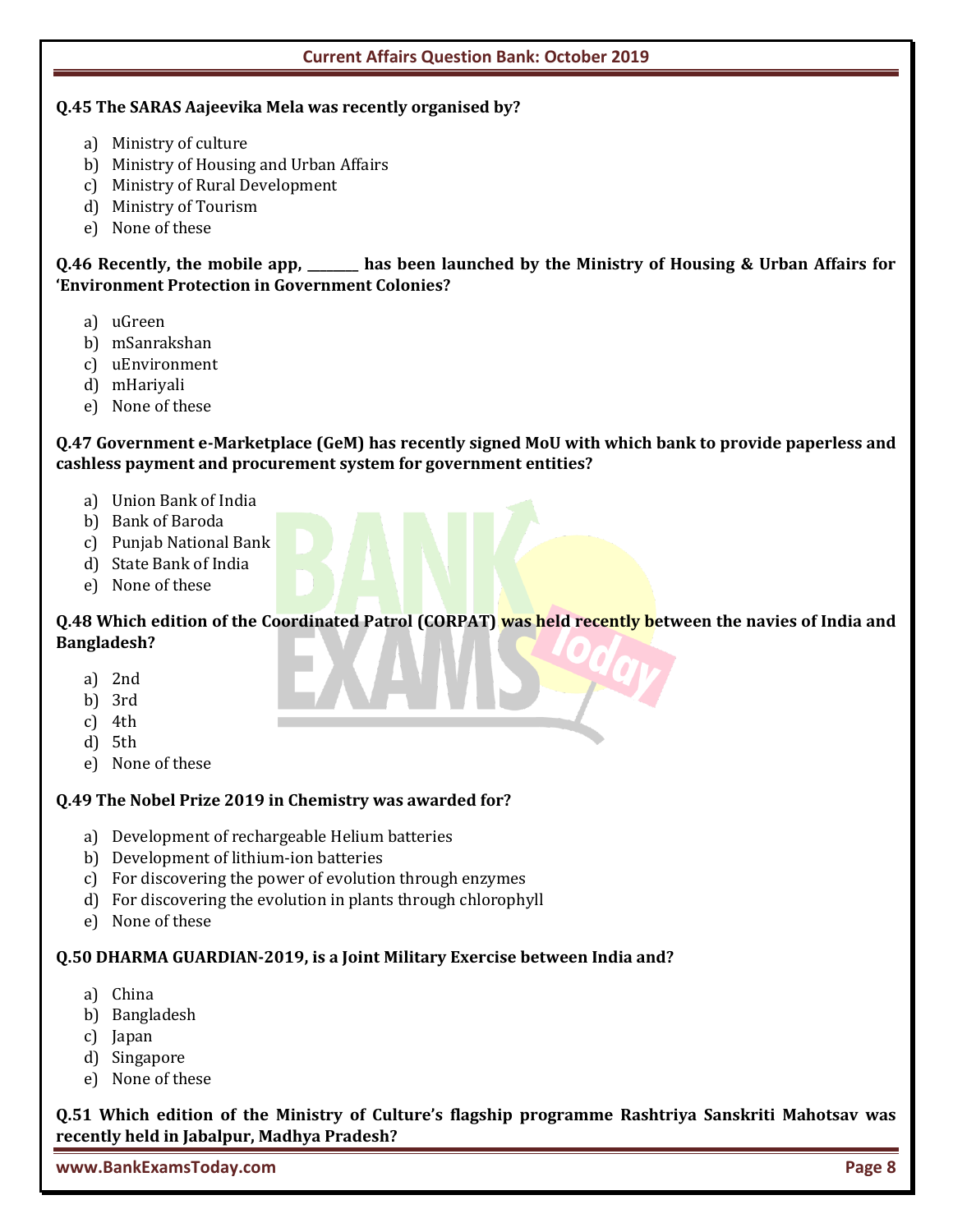- a) 4th
- b) 6th
- c) 8th
- d) 10th
- e) None of these

**Q.52 The \_\_\_\_\_India-China Informal Summit was held in Mamallapuram, Chennai in 2019?**

- a) 1st
- b) 2nd
- c) 3rd
- d) 4th
- e) None of these

#### **Q.53 The 2019 First Global DXB Challenge will be held in \_\_\_\_\_\_\_\_\_?**

- a) Rome
- b) Paris
- c) Dubai
- d) South Africa
- e) None of these

#### **Q.54 Republic of Sierra Leone, of the \_\_\_\_\_\_\_ Nation, was recently in the news for the first-ever visit of an Indian Vice President to the country?**

- a) African
- b) South American
- c) Chinese
- d) North American
- e) None of these

**Q.55 As per the latest report of the World Bank, which country has become the 2nd fastest growing economy in South Asia after Bhutan?**

- a) India
- b) Bangladesh
- c) Srilanka
- d) Maldives
- e) None of these

#### **Q.56 Netherlands is India's \_\_\_\_ largest trading partner in the European Union?**

- a) 2nd
- b) 3rd
- c) 4th
- d) 5th
- e) None of these

#### **Q.57 Which is the 1st airline in the world to use a Taxibot?**

- a) Singapore Airlines
- b) Qatar Airways
- c) Air India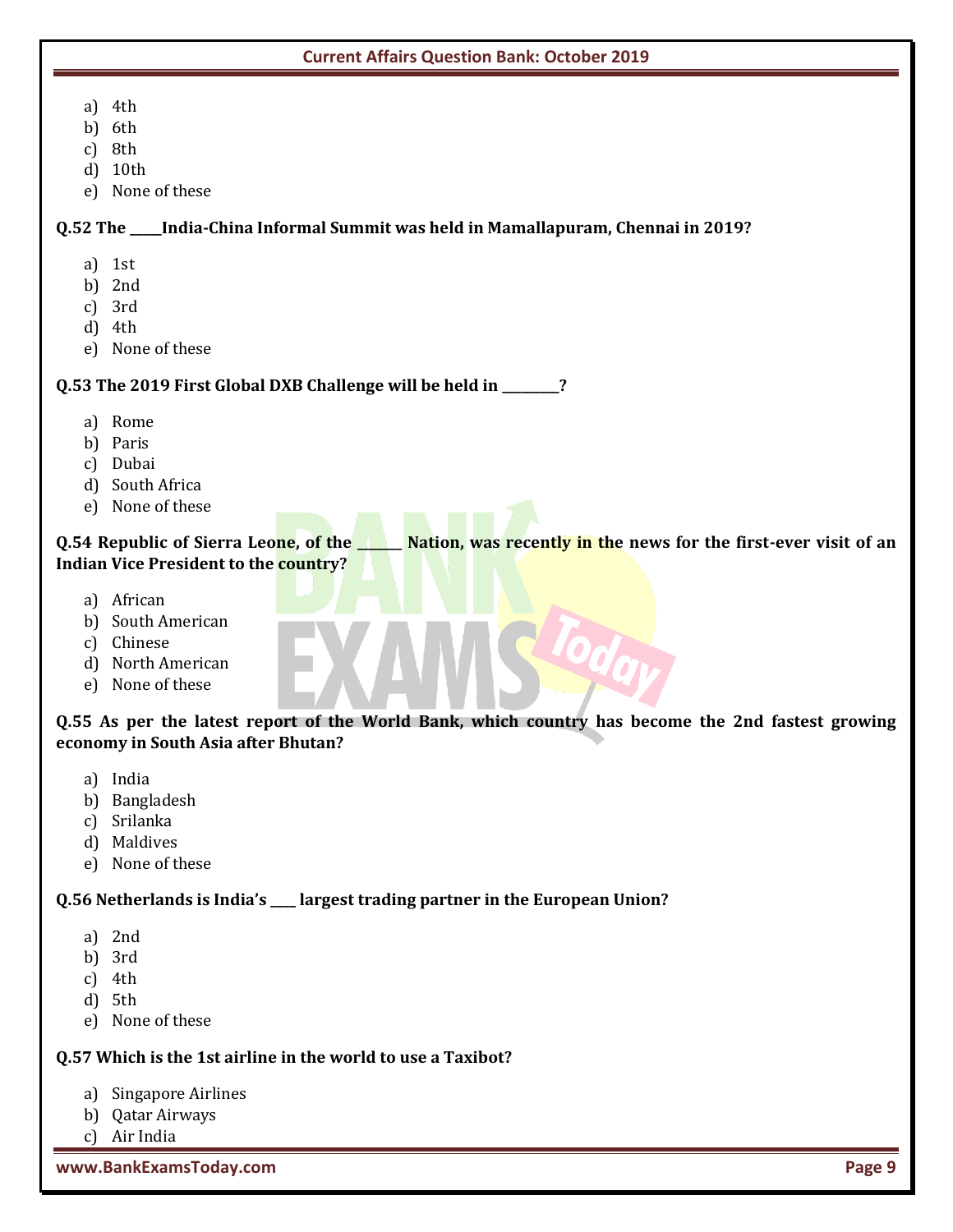- d) Virgin Atlantic Airways
- e) None of these

**Q.58 The RBI has set the minimum paid up equity capital of \_\_\_\_\_\_\_, for Entities who are desirous to operate or provide platforms for Trade Receivables Discounting System (TReDS)?**

- a) Rs 100 Crore
- b) Rs 25 crore
- c) Rs 50 Crore
- d) Rs 150 Crore
- e) None of these

#### **Q.59 The 2019 Booker Prize is won by?**

- a) Bernardine Evaristo
- b) Margaret Atwood
- c) Salman Rushdie
- d) Both a and b
- e) Both a and c

**Q.60 Which Indian shuttler has won the men's singles title at the Bahrain International Series Badminton?**

- a) Priyanshu Rajawat
- b) Rohan Kapoor
- c) Venkat Gaurav Prasad
- d) Kanyanat Sudchoeichom
- e) None of these

**Q.61 The LOTUS-HR project is a joint initiative between India and <b>Algert**, for clean water through water **management?**

- a) Russia
- b) France
- c) Netherland
- d) Germany
- e) None of these

#### **Q.62 Which Indian-American has won the 2019 Nobel Prize for Economics?**

- a) Abhijit Banerjee
- b) Saumik Banerjee
- c) Sourabh Banerjee
- d) Amit Banerjee
- e) None of these

**Q.63 Who has recently created Individual Guinness World Records for most full contact knee strikes in 3 minutes in one leg, female category?**

- a) Kiran Uniyal
- b) Supriya Darshini
- c) Mahima Pandey
- d) Visha Chaudary
- e) None of these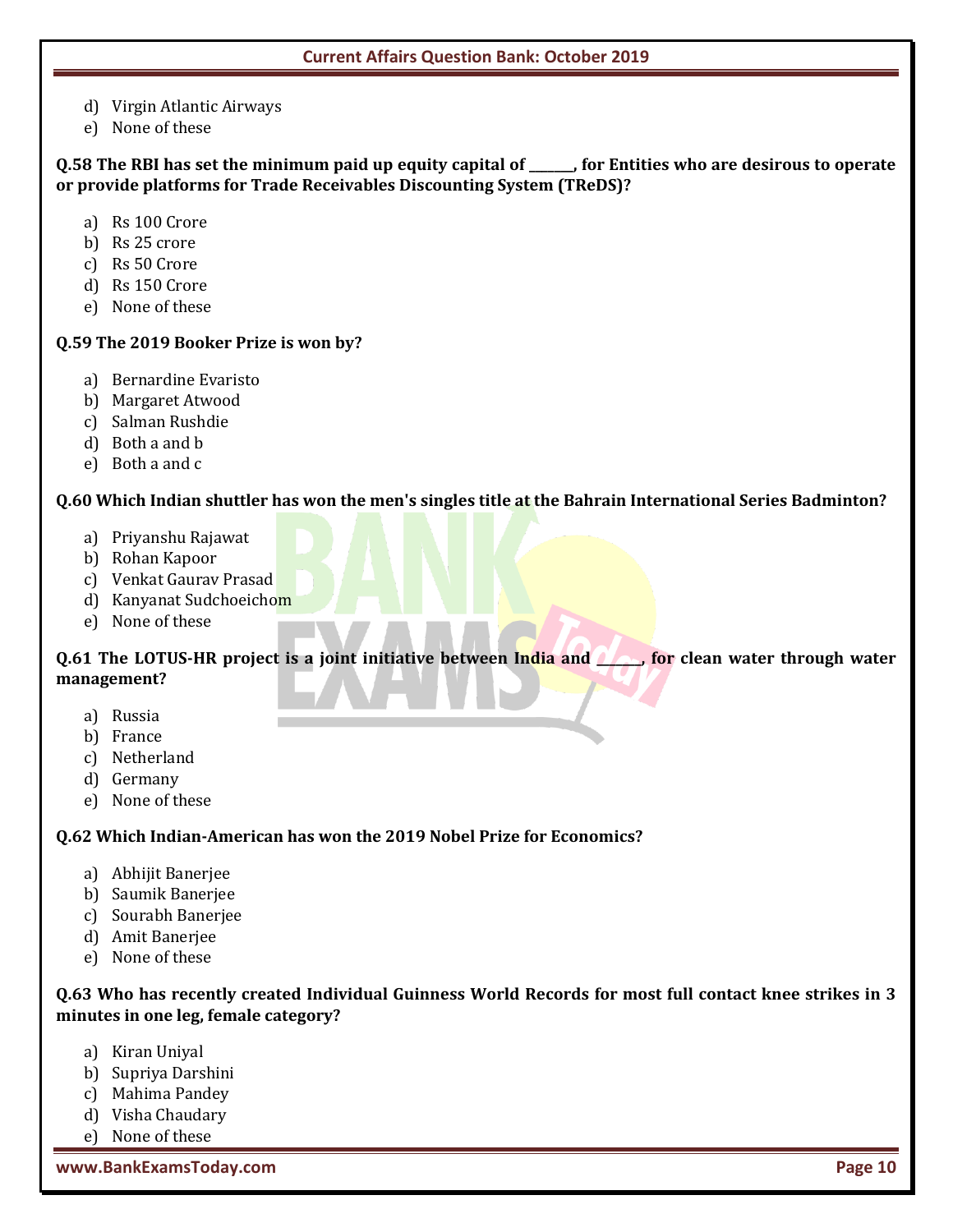**Q.64 Who is recently appointed as the new Controller General of Accounts (CGA), Department of Expenditure, Ministry of Finance?**

- a) Anil Bansal
- b) I.P.S. Chawla
- c) Kumar Mahendra
- d) Abhijit shahi
- e) None of these

#### **Q.65 The World Food Day is observed on?**

- a) 21st November
- b) 16th October
- c) 25th August
- d) 20th September
- e) None of these

#### **Q.66 Section 65 of the Customs Act, 1962 was recently in the news, is concerned with\_\_\_?**

- a) Manufacturing activity in a ship warehouse.
- b) Manufacturing activity in a customs bonded warehouse.
- c) Manufacturing activity in a Private bonded warehouse.
- d) Manufacturing activity in a Co-operative bonded warehouse.
- e) None of these

#### **Q.67 Which state has topped the India Innovation Index 2019 in the overall ranking?**

- a) Madhya Pradesh
- b) Karnataka
- c) Gujarat
- d) Telangana
- e) None of these

#### **Q.68 The joint exercise EX-EASTERN BRIDGE-V is conducted between India and \_\_\_\_\_?**

- a) Bangladesh
- b) France
- c) Oman
- d) Indonesia
- e) None of these

#### **Q.69 Which Indian company has recently crossed Rs 9 lakh crore of market capitalization?**

- a) Reliance Industries Limited (RIL)
- b) Tata Consultancy Services (TCS)
- c) ITC Limited
- d) State Bank of India
- e) None of these

#### **Q.70 The International Monetary Fund (IMF) has slashed India's GDP growth projection for the year 2019 to \_\_\_\_\_\_?**

a) 5.9%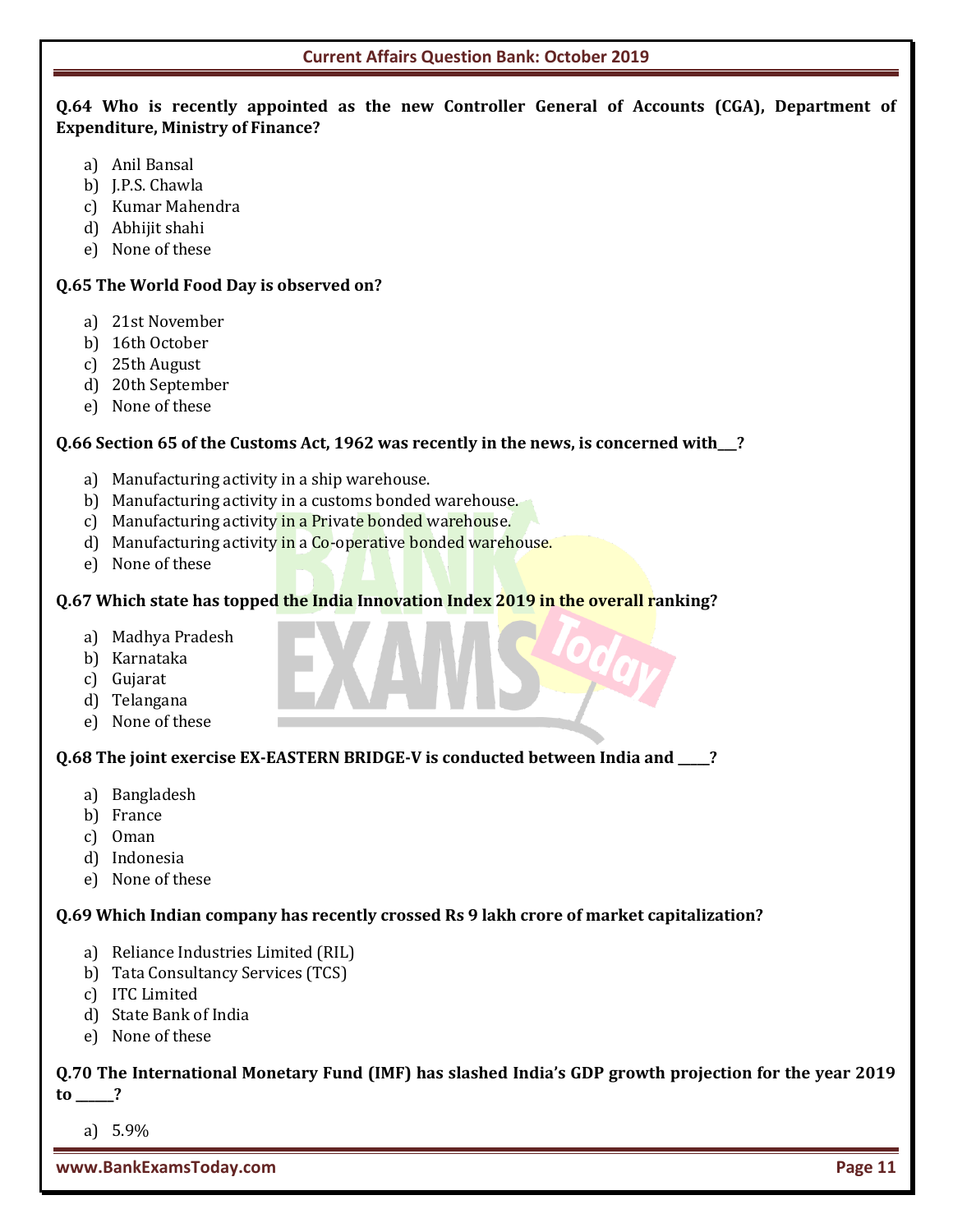- b)  $6\%$
- c) 6.1%
- d) 6.2%
- e) 7%

**Q.71 KHON Ramlila is a masked form of Ramlila art of \_\_\_\_\_\_\_?**

- a) India
- b) China
- c) Vietnam
- d) Thailand
- e) Myanmar

**Q.72 Who is the Chairman of the International Jury of 50th International Film Festival of India (IFFI)?**

- a) Zhang Yang
- b) John Bailey
- c) Robin Campillo
- d) Lynne Ramsay
- e) None of these

**Q.73 The biodiesel manufacturer, BioD energy, has recently come into a partnership with \_\_\_\_\_\_\_\_, to collect the used cooking oil from restaurants around the country and convert it into biodiesel?**

- a) Swiggy
- b) UberEats
- c) Zomato
- d) Faasos
- e) None of these

**Q.74 The Government has recently put \_\_\_\_\_\_\_ charge or Merchant Discount Rates (MDR) on customers/merchants on digital payment to large firms having a turnover in excess of Rs 50 crore?**

- a) 2%
- b) 3%
- c)  $4\%$
- d) 5%
- e) Zero

**Q.75 As per the new norms of SEBI, if the auditor resigns after\_\_\_\_ days from the end of the quarter in a Financial Year, the auditor has to issue the audit report for such a quarter as well?**

- a) 15 days
- b) 30 days
- c) 45 days
- d) 50 days
- e) None of the above

#### **Q.76 The Okayama Declaration was recently adopted by \_\_\_\_\_\_\_?**

- a) BRICS
- b) G7
- c) G20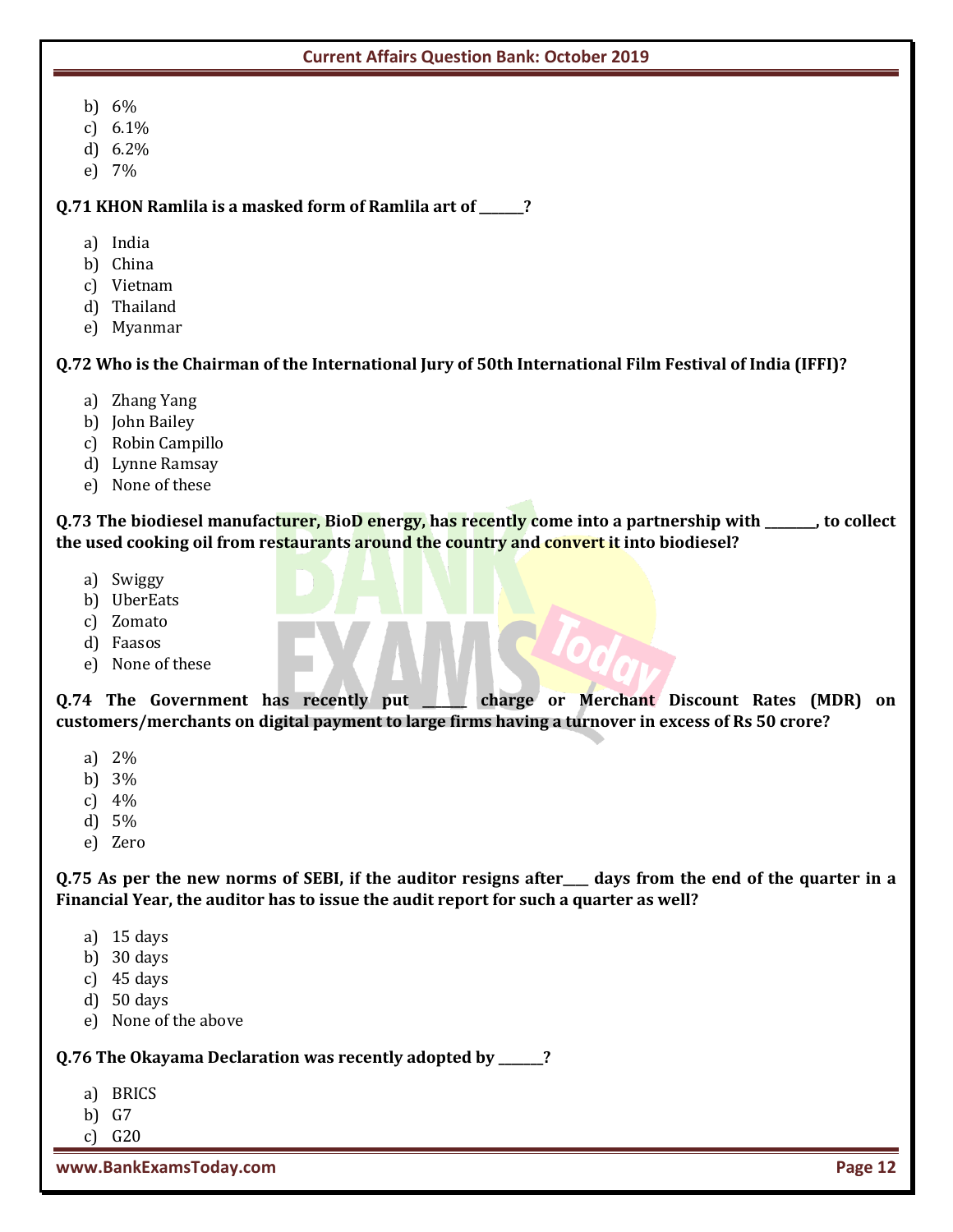- d) SAARC
- e) None of the above

#### **Q.77 The key components of the DNA Technology (Use and Application) Regulation Bill include?**

- a) Establishment of a DNA Regulatory Board
- b) Accreditation of DNA laboratories undertaking DNA testing, analysing, etc.
- c) Establishment of the National and Regional DNA Data Banks, for forensic investigations
- d) All the above
- e) None of these

#### **Q.78 India will host the General Assembly of Interpol in \_\_\_\_\_\_?**

- a) 2020
- b) 2021
- c) 2022
- d) 2023
- e) None of these

#### **Q.79 Which two female NASA astronauts have become the first all-female pairing to carry out a spacewalk?**

- a) Christina Koch and Jessica Meir
- b) Sally Ride and Judith Resnik
- c) Irina Solovyova and Valentina Ponomaryova
- d) Svetlana Savitskaya and Valentina Tereshkova
- e) None of these

#### **Q.80 Who has won the mixed doubles title at the Egypt International 2019?**

- a) Kuhoo Garg and Dhruv Rawat
- b) Ahmed Salah and Hadia Hosny
- c) Simran Singhi and Ritika Thaker
- d) Koceila Mammeri and Linda Mazri
- e) None of these

#### **Q.81 US-India Strategic Partnership Forum (USISPF) was in news, who is the Chairman of USISPF?**

- a) John Mickle
- b) John Missale
- c) John Chambers
- d) John Adam
- e) None of these

**Q.82 The Ministry of Defence has recently approved the procurement of indigenously developed military equipment worth \_\_\_\_\_\_\_\_ for the armed forces?**

- a) Rs 3000 crore
- b) Rs 3200 crore
- c) Rs 3300 crore
- d) Rs 3500 crore
- e) None of these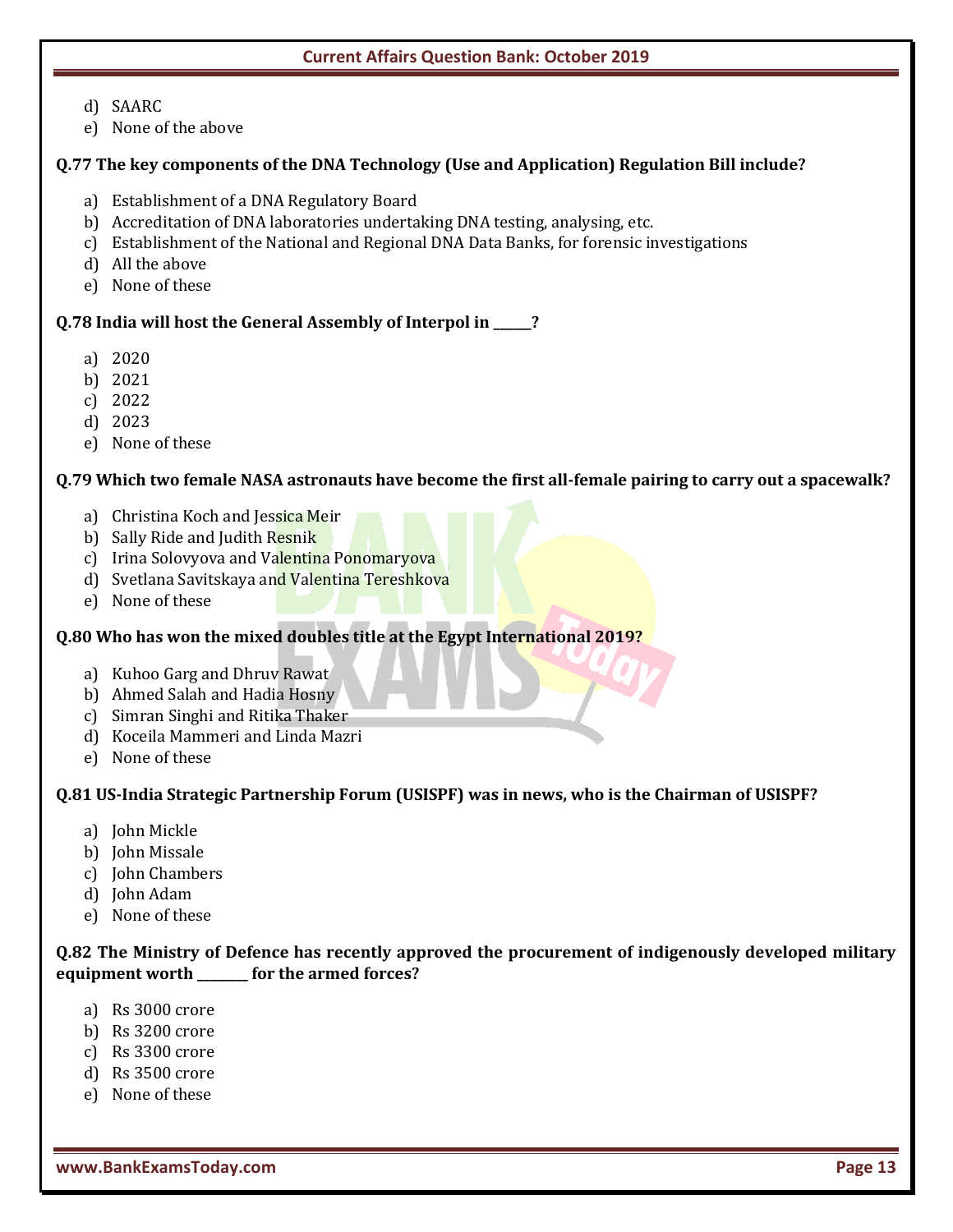#### **Q.83 Choose the correct statement about the scheme Pradhan Mantri Kisan Samman Nidhi (PM-KISAN) Scheme?**

- 1. It covers Small and Marginal farmers
- 2. It covers landless farmers
	- a) Only 1
	- b) Only 2
	- c) Both 1 and 2
	- d) Neither 1 nor 2
	- e) None of these

#### **Q.84 Which country was recently removed from the Financial Action Task Force's grey list at the five-day plenary concluded in Paris?**

- a) Bangladesh
- b) Sri Lanka
- c) Iran
- d) Pakistan
- e) Turkey

#### **Q.85 The Bhashan Char Island recently in the news, is in\_\_\_\_\_\_?**

- a) India
- b) Myanmar
- c) Sri Lanka
- d) Bangladesh
- e) None of these

**Q.86 India has recently provided training at NACIN to the 2nd batch of \_\_\_\_\_\_\_\_\_ official under the Indian Technical and Economic Cooperation (ITEC) programme?**

- a) Chinese
- b) Bangladeshis
- c) Nepalese
- d) Bhutanese
- e) None of these

**Q.87 Who has been recently appointed as the chief executive officer (CEO) of Unique Identification Authority of India (UIDAI)?**

- a) Praveen Kumar
- b) Kumar Pranav
- c) Pankaj Kumar
- d) Kumar Prakash
- e) None of these

#### **Q.88 The International Snow Leopard Day is celebrated on \_\_\_\_\_\_\_\_ every year?**

- a) 20th October
- b) 20th September
- c) 23rd October
- d) 23rd November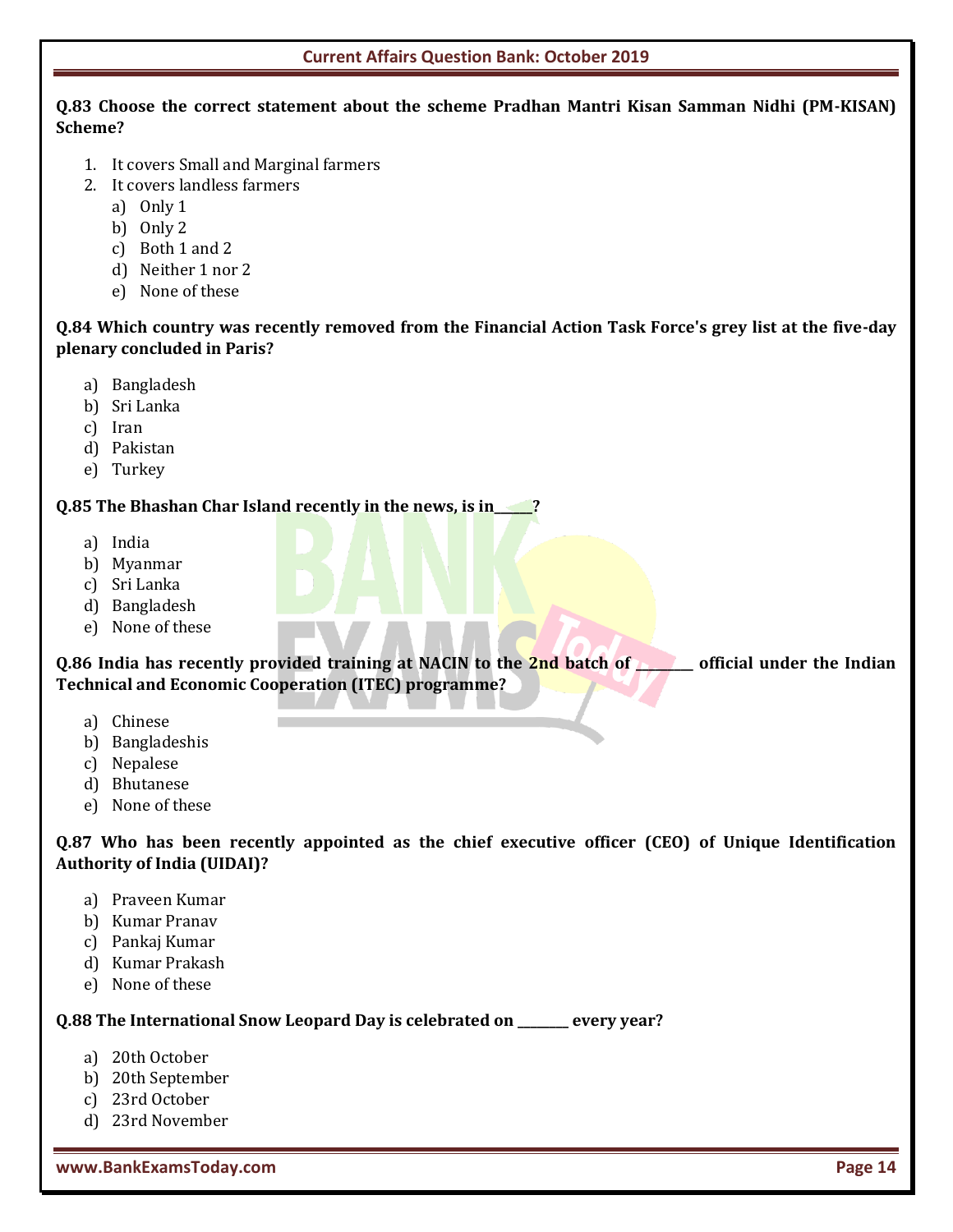e) None of these

**Q.89 The Ministry of Health and Family Welfare has announced to celebrate 25 years of Pulse polio programme in the year\_\_\_\_\_\_?**

- a) 2019
- b) 2020
- c) 2021
- d) 2022
- e) None of these

#### **Q.90 Which among the following will host the 2024 Olympic Games?**

- a) Tokyo
- b) Los Angeles
- c) Beijing
- d) Paris
- e) None of these

#### **Q.91 The National Panchayat awards 2019, recently in the news is given by which Ministry?**

- a) Ministry of Panchayati Raj
- b) Ministry of Rural Development
- c) Ministry of Tourism
- d) Ministry of Agriculture and Farmers Welfare
- e) None of these

#### **Q.92 Ministry of Heavy Industry and Public Enterprises has recently accorded 'Maharatna' status to?**

- a) Hindustan Petroleum
- b) Power Grid Corporation
- c) Both a and b
- d) Neither a nor b
- e) None of these

#### **Q.93 The Government e-Marketplace (GeM) has recently signed MoU with \_\_\_\_\_\_\_\_\_\_ for Payment Services?**

- a) Yes Bank
- b) Pay Pal
- c) Federal Bank
- d) Pay U
- e) None of these

#### **Q.94 The government has recently approved the merger of which two telecom companies?**

- a) BSNL and Airtel
- b) MTNL and Jio
- c) BSNL and MTNL
- d) MTNL and Jio
- e) None of these

**Q.95 Recently the World Bank has signed a \$165 million loan agreement for a Climate Resilient Agricultural Project with which state?**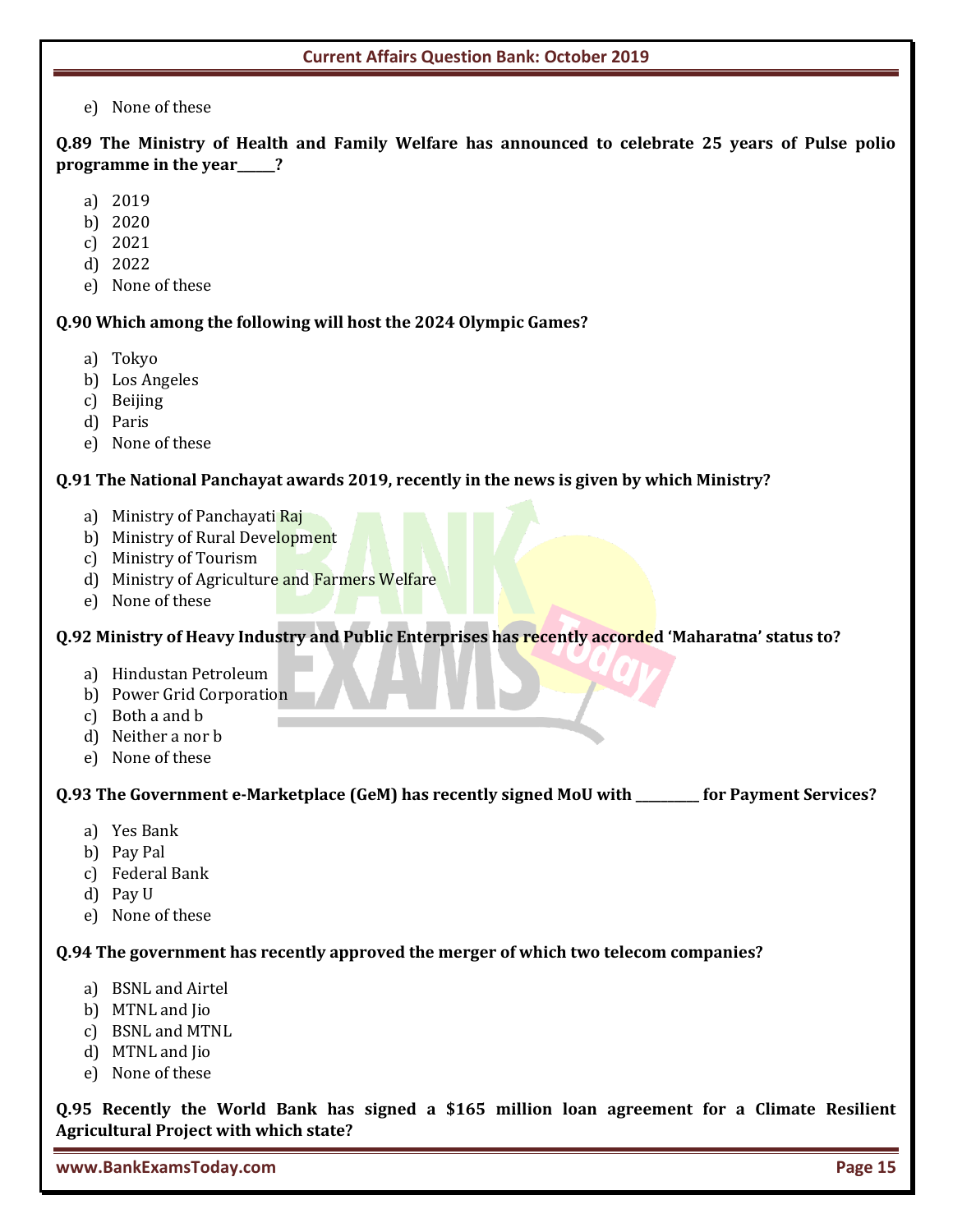- a) Madhya Pradesh
- b) Odisha
- c) Chhattisgarh
- d) Rajasthan
- e) None of these

#### **Q.96 What is India's rank in the World Bank's Doing Business Report 2020?**

- a) 77th
- b) 63rd
- c) 66th
- d) 73rd
- e) None of these

#### **Q.97 \_\_\_\_\_\_\_\_\_\_\_ is the 1st Indian man to win gold at the Wushu World Championships?**

- a) Kumar Kartik
- b) Mahesh Kumar
- c) Praveen Kumar
- d) Sourabh Kumar
- e) None of these

#### **Q.98 The National Corporate Social Responsibility Awards is conferred by which Ministry?**

- a) Ministry of Corporate affairs
- b) Ministry of Commerce & Industry
- c) Ministry of Company Affairs
- d) Ministry of Heavy Industries and Public Enterprises
- e) None of these

#### **Q.99 What was India's rank in the Global Health Security Index 2019?**

- a) 52nd
- b) 54th
- c) 55th
- d) 57th
- e) None of these

#### **Q.100 The theme of the Vigilance Awareness Week 2019 is?**

- a) Gratitude-a way of life
- b) Remove Corruption- Make Incredible India
- c) Integrity- a way of life
- d) Remove Corruption-Heart of Darkness
- e) None of these

#### **Q.101 The DEFCOM 2019 was organized at\_\_\_\_\_?**

- a) Guwahati
- b) Bhopal
- c) New Delhi
- d) Imphal
- e) None of these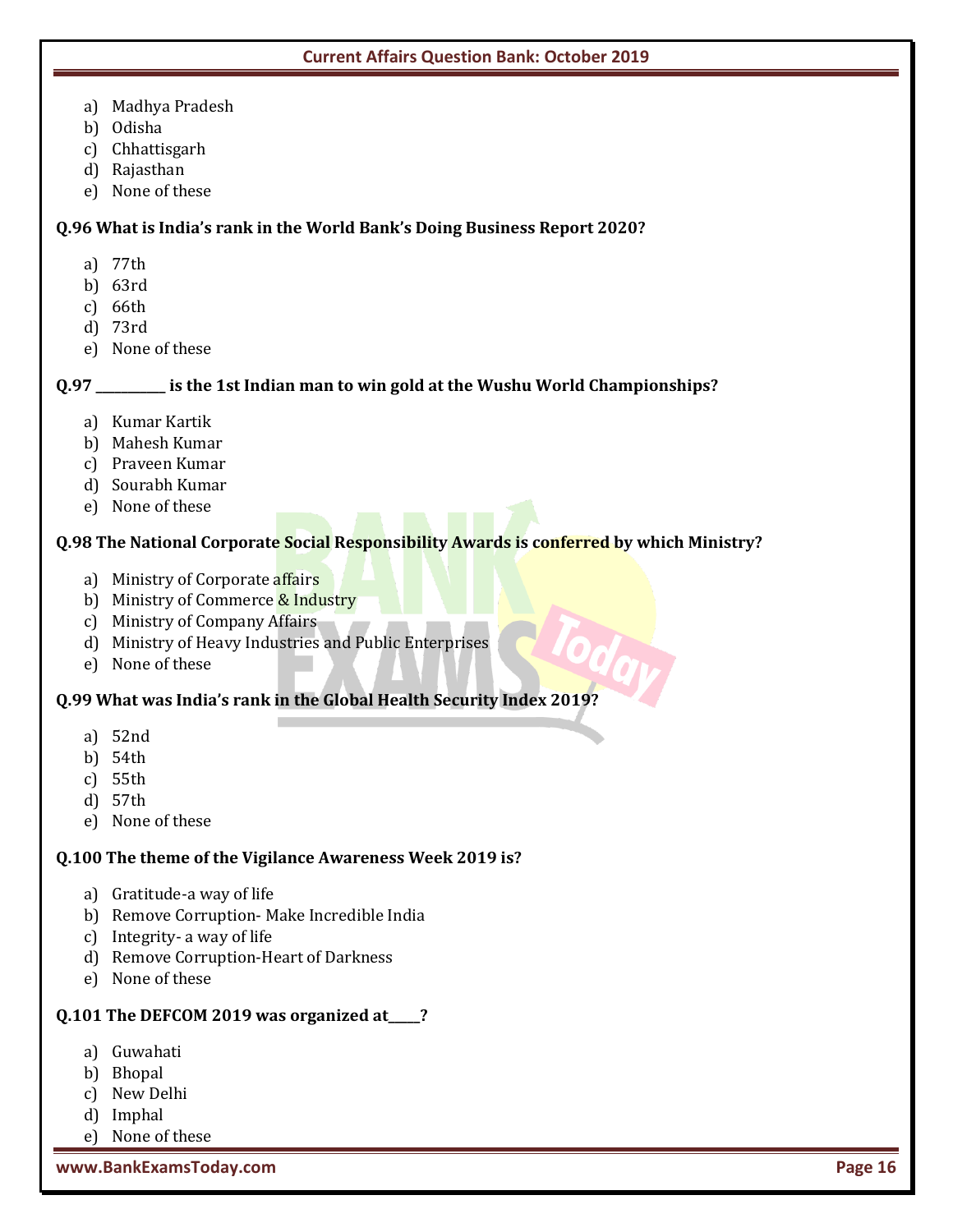#### **Q.102 Who has been appointed as the Lieutenant Governor of the recently formed Union Territory, Ladakh?**

- a) R K Mathur
- b) Girish Chandra Murmu
- c) Satya Pal Malik
- d) P.S. Sreedharan Pillai
- e) None of these

#### **Q.103 Recently Radio Frequency Identification (RFID) system is installed at ports for?**

- a) Eliminating manual checking of documents at port gate
- b) Real time tracking of movement of vehicles, men and materials
- c) Both a and b
- d) Not Ease of doing business with Port users
- e) None of the above

#### **Q.104 What is the name of the project launched by the Council of Scientific & Industrial Research (CSIR), Ministry of Science & Technology for Genome Sequencing of Indians?**

- a) India's Genome Sequencing Project
- b) IndiGen Genome project
- c) Genome India Project
- d) Indi Science Genome Project
- e) None of these

**Q.105 Recently the Kalidhar Battalion conducted the white water rafting expedition named \_\_\_\_\_\_\_\_\_\_\_\_, to commemorate its 75th Raising Day?**

- a) Rudraprayag
- b) Rudrarishi
- c) Rudrashila
- d) Rudrasmita
- e) None of these

#### **Q.106 The 29th ministerial meeting of the BASIC countries was recently held in\_\_\_\_?**

- a) Beijing, China
- b) Tokyo, Japan
- c) Pretoria, South Africa
- d) New Delhi, India
- e) None of these

#### **Q.107 India has won \_\_\_\_\_\_\_ in the Men's doubles at the French Open 2019?**

- a) Gold
- b) Silver
- c) Bronze
- d) Both a and b
- e) None of the above

#### **Q.108 The 'Odisha-Mo Parivar' initiative launched recently by the Chief Minister of Odisha Naveen Patnaik is for?**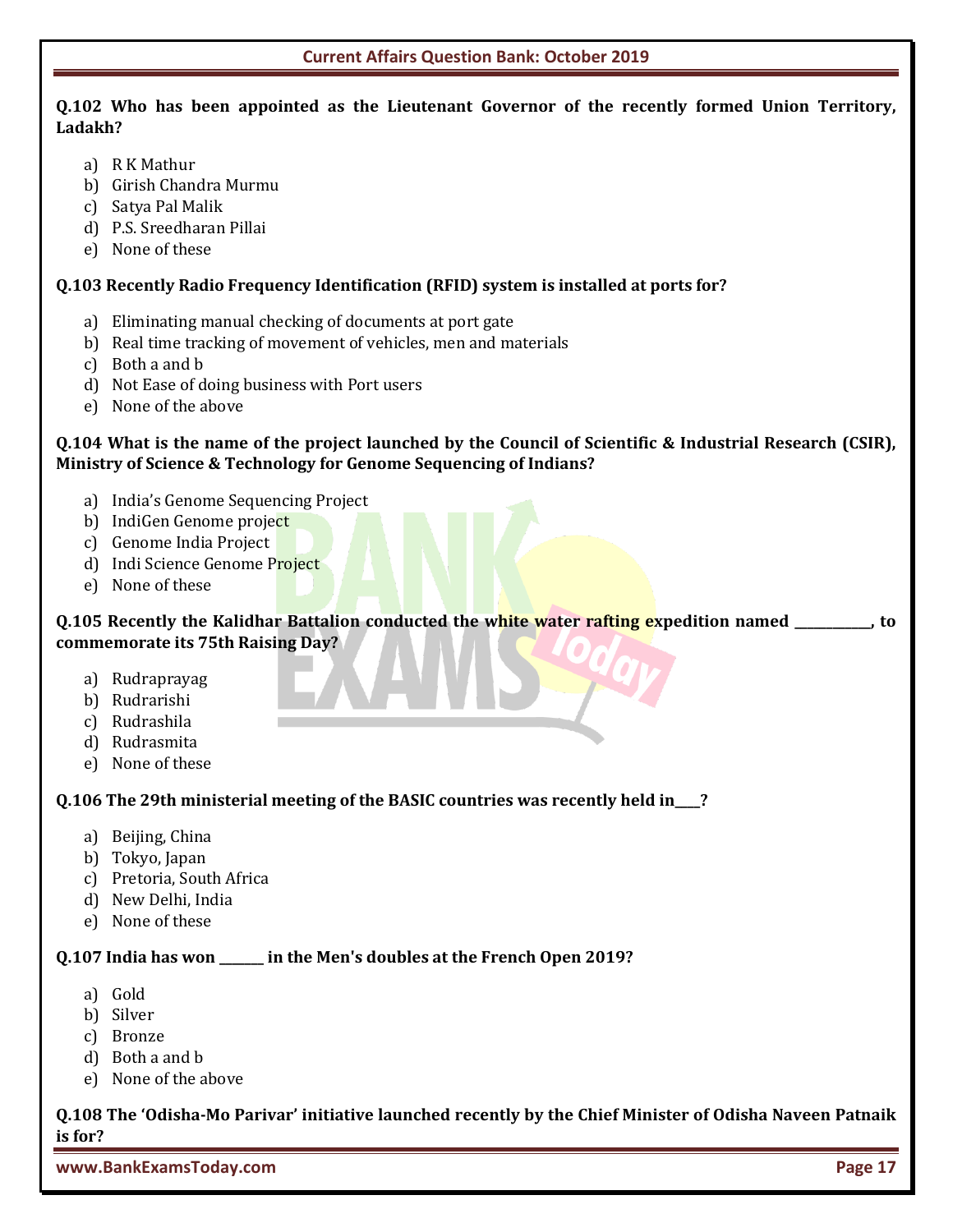- a) Encouraging environment protection
- b) Health care service: Blood donation
- c) Welfare of Odias in distress
- d) All of the above
- e) None of these

#### **Q.109 Exercise SHAKTI is conducted between the armies of India and \_\_\_\_\_\_?**

- a) Russia
- b) USA
- c) France
- d) Indonesia
- e) None of these

#### **Q.110 Tiger Woods is associated with which sports?**

- a) Golf
- b) Shooting
- c) Tennis
- d) Gymnastics
- e) None of these

#### **Q.111 Who among the following can vote through postal ballots as per the recent amendment made into the Conduct of Election Rules, 1961 by the Ministry of Law and Justice?**

- a) Persons over 80 years of age and person with disability
- b) Persons over 70 years of age and person with disability
- c) Persons over 65 years of age and person with disability
- d) Persons over 60 years of age and person with disability
- e) None of these

#### **Q.112 RBI has recently imposed a monetary penalty on Tamilnad Mercantile Bank Ltd (TMB) with the power vested to RBI under\_\_\_\_\_\_\_\_?**

- a) Reserve Bank of India Act, 1934
- b) Banking Regulation Act, 1949
- c) Banking Regulation (Companies) Rules, 1949
- d) Reserve Bank of India (Amendment and Misc. Provisions) Act, 1953
- e) None of these

#### **Q.113 The National Health Profile (NHP) released by the Ministry of Health and Family Welfare provides data and information on?**

- a) Housing and amenities
- b) Population
- c) Employment
- d) All the above
- e) None of these

#### **Q.114 The Ministry of Railways has recently signed a MoU with \_\_\_\_\_\_\_\_\_\_\_\_\_\_\_ for an Executive Education Program?**

a) International School of Management (ISM)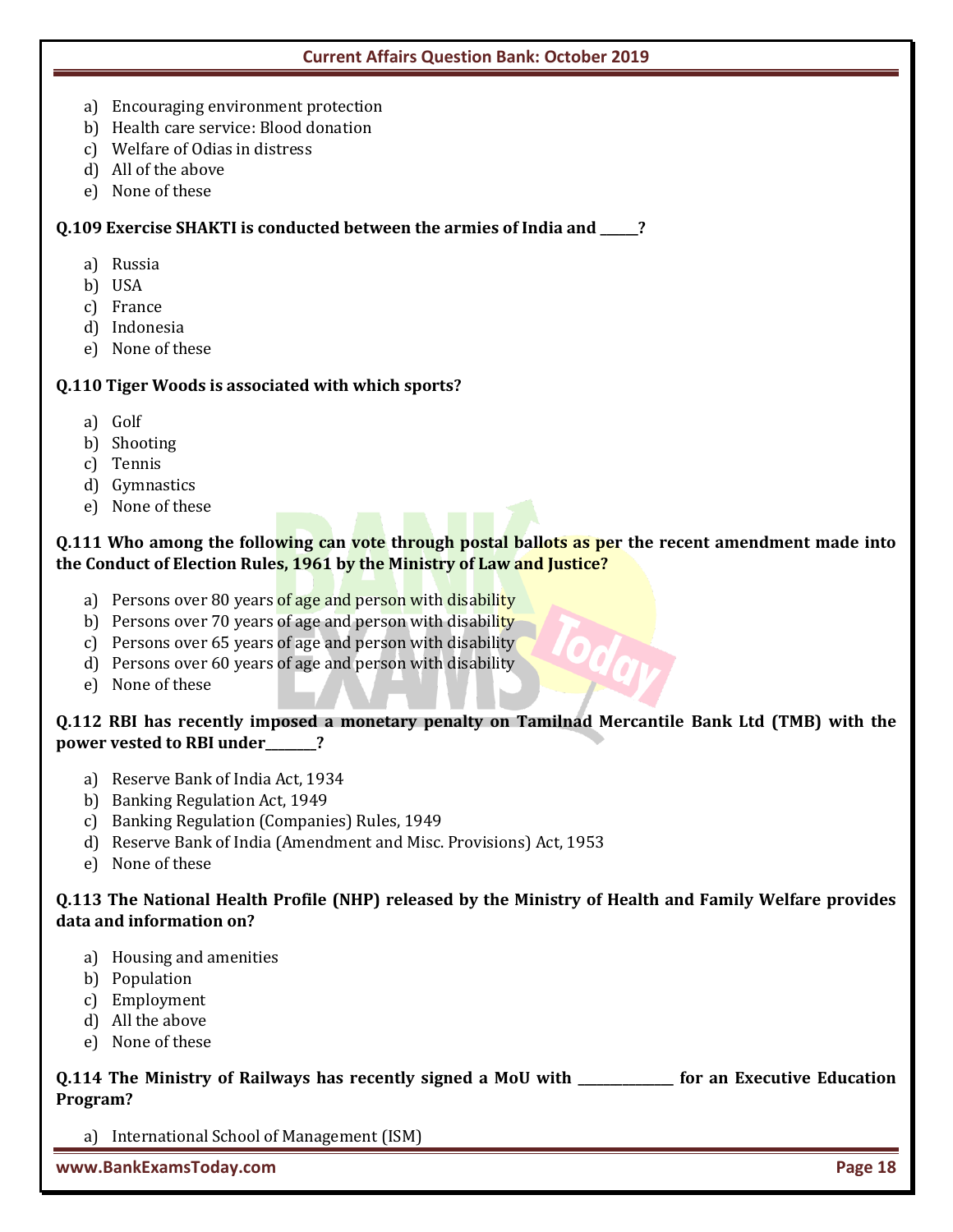- b) Research Schools Network (RSN)
- c) Indian School of Business (ISB)
- d) The Education Endowment Foundation (EEF)
- e) None of these

**Q.115 The 2nd Assembly of International Solar Alliance (ISA) is to be held in \_\_\_\_\_\_\_?**

- a) New Delhi
- b) Paris
- c) Berlin
- d) Beijing
- e) None of these

#### **Q.116 Which authority regulates the National Pension System (NPS)?**

- a) Personal Retirement Savings Accounts Authority (PRSAA)
- b) Department of Pension & Pensioners' Welfare (DPPW)
- c) Pension Fund Regulatory and Development Authority (PFRDA)
- d) Pension Distributing and Regulatory Authority (PDRA)
- e) None of these

#### **Q.117 Recently RBI has imposed a monetary penalty of Rs 25 lakh on Jalgaon Peoples Co-operative Bank Ltd. for non-compliance of which norm?**

- a) Guidelines for Licensing of New Banks in Private Sector
- b) Income Recognition and Asset Classification (IRAC) norms
- c) Frauds classification and reporting by commercial banks and select FIs directions 2016
- d) Both a and c
- e) None of the above

#### **Q.118 RBI has recently imposed Janata Sahakari Bank Ltd for non-compliance with directions on IRAC norms that stands for?**

- a) Income Registration and Asset Classification
- b) Income Recovery and Asset Categorisation
- c) Income Recognition and Asset Classification
- d) Income Requirement and Asset Categorisation
- e) None of these

#### **Q.119 The penalty of Rs 1 crore was recently imposed on the Bandhan Bank Limited by RBI for noncompliance with the guidelines on \_\_\_\_\_\_?**

- a) Frauds classification
- b) Asset Classification
- c) Promoter Holding
- d) Income Registration
- e) None of these

#### **ANSWERS**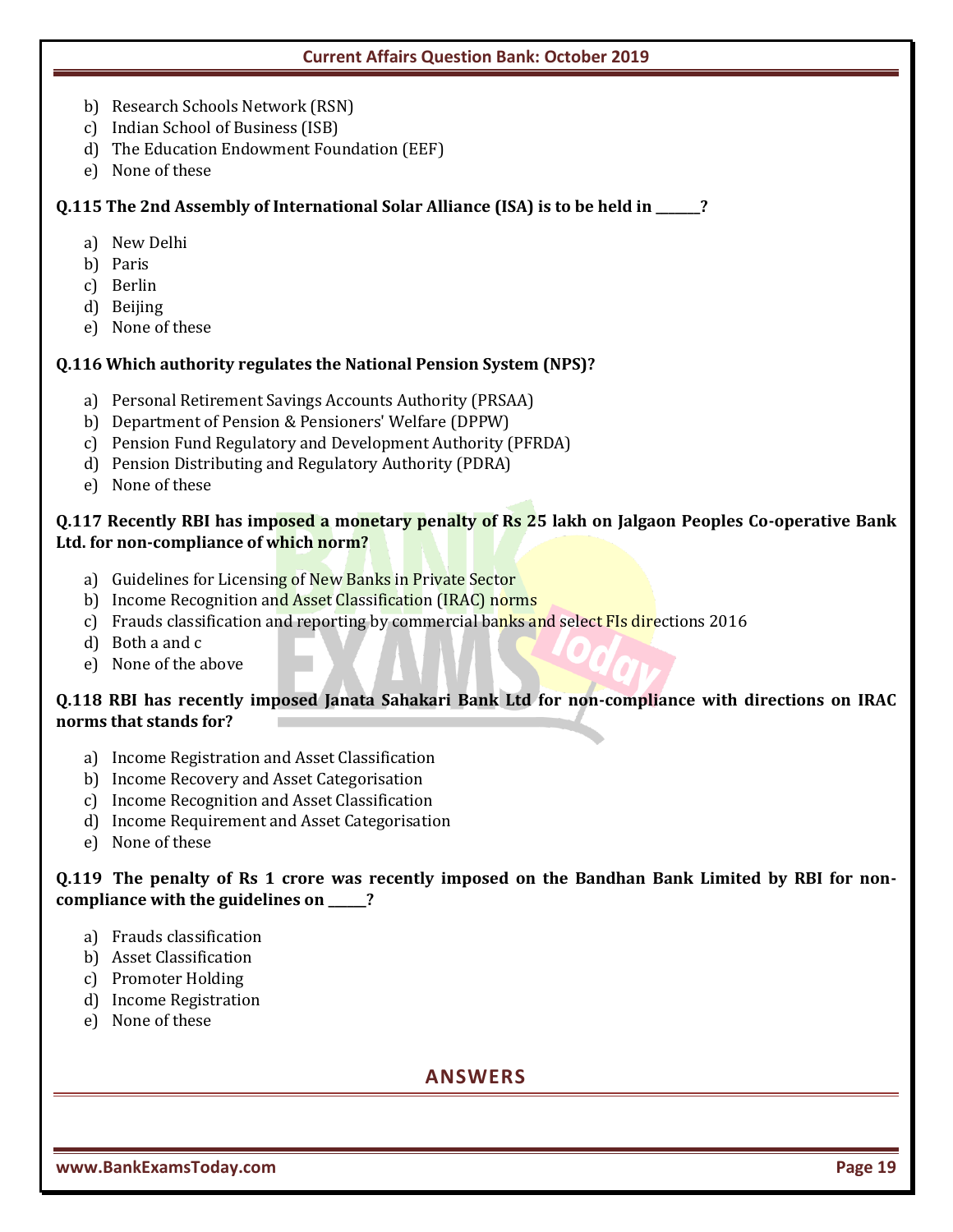**Ans.1 (C)** The Modern Coach Factory in Uttar Pradesh's Raebareli district has launched a pilot project for ushering in Industry 4.0. The pilot project has been launched by the Ministry of Railways and the Department of Science and Technology in partnership with IIT Kanpur.

**Ans.2 (C)** The largest jump was registered by Indonesia and China i.e. from 62nd to 56th and 30th to 22nd respectively. The Index ranks 63 nations and measures their capacity to adopt digital technologies as a key driver for economic transformation in government, business, and society.

**Ans.3 (A)** BRAHMOS is a medium-range, supersonic cruise missile, made with a joint venture of DRDO, India and Russian Federation's NPO Mashinostroyeniya. The name BrahMos is formed from combining the names of two rivers, the Brahmaputra of India and the Moskva of Russia.

**Ans.4 (B)** Sumit Nagpal defeated Facundo Bognis by straight-sets 6-4, 6-2 in an hour and 37 minutes. It won his 2nd challenger title after winning the Bengaluru Challenger event in 2017 and grabbed his Grand Slam debut last month.

**Ans.5 (A)** 'Fit India Plog run' has been flagged off by the Union Sports Minister Kiren Rijiju at Indira Gandhi stadium in New Delhi. Plogging is a concept in which participants pick up plastic and other waste from the road while jogging that ultimately benefits health and make a clean environment.

**Ans.6 (A)** NITI Aayog released the School Education Quality Index (SEQI). School Education Quality Index (SEQI) evaluates the performance of States and Union Territories (UTs) in the school education sector.

**Ans.7 (D)** The minimum permissible investment will be 1 gram of gold. The maximum limit of subscribed shall be 4 KG for individual and HUF each and 20 Kg for trusts and similar entities per fiscal (April-March) notified by the Government from time to time.

**Ans.8 (B)** Ministry of Consumer Affairs, Food & Public Distribution launched 'Consumer App': A one-stop solution for consumer grievance redressal'. Consumers get information about 42 Sectors including e-commerce, Banking, Insurance, Consumer Durables, Electronic Products, etc.

**Ans.9 (D)** The train has the facilities of GPS Based information system, onboard Wi-Fi internet, CCTV Surveillance and Bio vacuum toilet. The first Vande Bharat Express train was operated between Delhi to Varanasi in February 2019.

**Ans.10 (D)** The parv is jointly conducted by the Ministry of Information and Broadcasting, Ministry of Tourism and Ministry of Petroleum and Natural Gas. The tourist's data given by the Ministry of Tourism shows that about 1.05 crore tourists are coming to India every year.

**Ans.11 (B)** President Ram Nath Kovind will confer the Vayoshreshtha Samman-2019 on 3rd October 2019. The award is presented to the institutions/organisations/individuals involved in rendering distinguished service for the cause of elderly persons.

**Ans.12 (A)** Vice President, M Venkaiah Naidu conferred the prestigious Saraswati Samman award, conferred by the KK Birla Foundation. The award was given to the Telegu poet K Siva Reddy for his collection of poems titled Pakkaki Ottigilite.

**Ans.13 (C)** India has granted \$14 million for the new Hospital Project and \$275 million for the Metro Express project. The grant (total \$353 million) was awarded by the Government of India to Mauritius in March 2017.

**Ans.14 (A)** The 4th tranche of Bharat-22 aimed at mopping Rs 8,000 crore from investors. ICICI Prudential Mutual Fund manages the Bharat-22 ETF.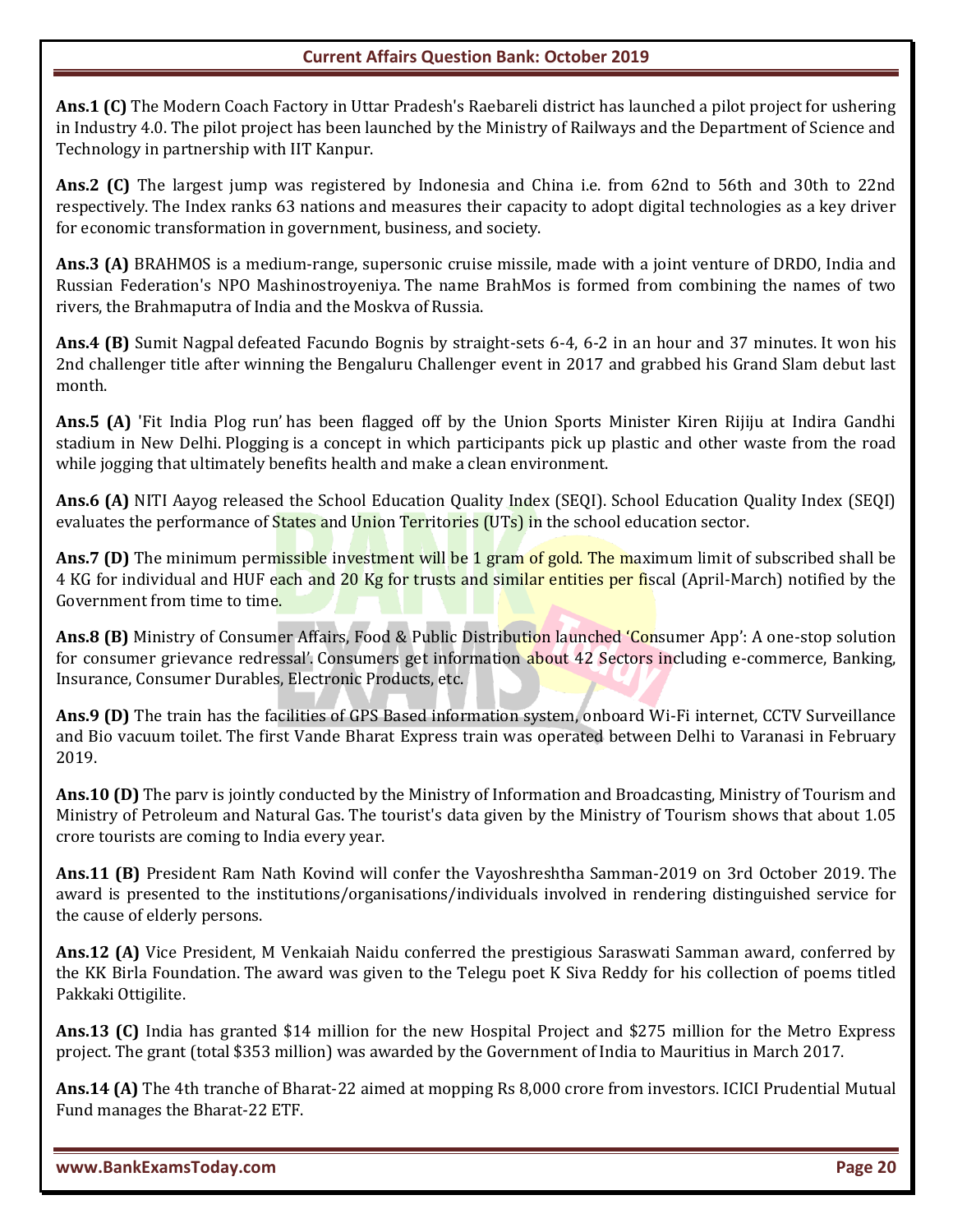**Ans.15 (B)** It is the renamed New Delhi-Ludhiana Intercity Express. Union Minister Harsimrat Kaur Badal requested to rename the train on the occasion of the 550th Parkash Purb i.e. the 550th birth anniversary of Guru Nanak Dev Ji.

**Ans.16 (C)** The cut has been made to 5.15% from 5.40% earlier, while the reverse repo rate has been adjusted to 4.90% and bank rate at 5.40 %. All the six members of the MPC voted in favour of a rate cut, which is the fifth rate cut in 2019.

**Ans.17 (D)** Jaipur Junction and Gandhinagar Jaipur stations have made the facility to treat single-use plastic, and bottle crushing machines have been planted at the station.

**Ans.18 (A)** Atal Innovation Mission (AIM), NITI Aayog and United Nations Development Programme (UNDP) India have jointly launched Youth Co: Lab in 4th October 2019. Youth dialogue series will be convened across the cities to promote entrepreneurship across India.

**Ans.19 (B)** WTO is hosting the event at the request of the Cotton – 4 countries, Benin, Burkina Faso, Chad and Mali. The 4 countries in their official application to WTO had asked for the recognition of 7th October as World Cotton Day by the United Nations.

**Ans.20 (B)** 75% of the SDRF fund is contributed by the Central Government and for the General Category States and 90% for North-Eastern and Hilly States in each allocation year.

**Ans.21 (D)** A total of seven agreements were signed between India and Bangladesh in several areas including education, health, defence, trade and connectivity, development cooperation etc. Ms Hasina was on a four-day visit to India and has arrived on 3rd October 2019.

Ans.22 (D) Switzerland Federal Tax Administration (FTA) has exchanges information on financial accounts with 75 countries, about their nationals within the AEOI (Automatic Exchange of Information) framework.

**Ans.23 (B)** The first-ever oral health awareness website and mobile application are launched by the All India Institute of Medical Sciences (AIIMS) in collaboration with the Union Health Ministry. A unique feature called the 'Symptom Checker' is also available on the app/website.

**Ans.24 (A)** The first-ever India International Cooperative Trade Fair is aimed at enhancing rural and farm prosperity (doubling farmers income by 2022) by promoting cooperative to cooperative trade within India and abroad.

**Ans.25 (A)** The Tripura government submitted a proposal in June this year, to the Ministry of Industries and Commerce for the setting of an agro-based SEZ at Jalefa. An estimated investment of around Rs. 1550 crore will be made in setting up first-ever SEZ.

**Ans.26 (B)** The 50th International Film Festival of India, IFFI 2019, will be held in Goa from 20th to 28th November 2019. The Golden Jubilee edition of the festival will showcase 200 best films from 76 countries, 26 feature films and 15 non-feature films in the Indian Panorama section.

**Ans.27 (A)** The Scheme aims to bring down maternal and infant death to zero by providing quality medical service to them in public healthcare. Through PM-ASMI both infrastructure and quality of service will be improved with taking care of the dignity of women.

**Ans.28 (A)** The Assam Government has launched the Free Drug Scheme for giving medicinal security to the tea garden workers. The Free Drug scheme will provide medicines including 142 essential drugs, 47 surgical items, 45 consumables/linens and 6 numbers of disinfectants free of cost to 651 tea garden hospitals in the State garden.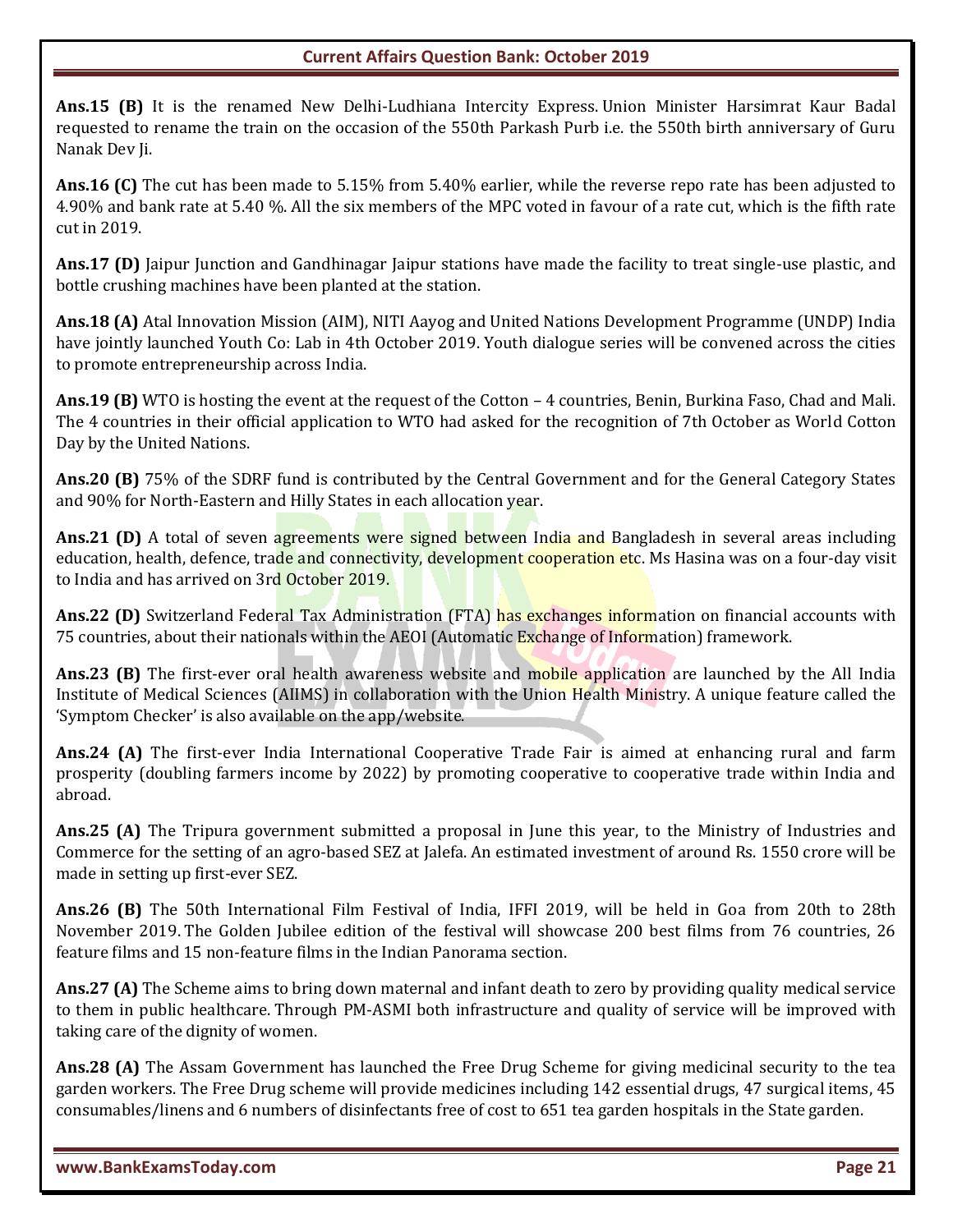**Ans.29 (B)** The 1996-batch IFS officer, Ramesh Pandey is known for his investigation and intelligence gathering on poachers when he was posted as Chief Conservator Forests in Lucknow and Secretary, UP State Bio-diversity Board.

**Ans.30 (D)** Scientists William G Kaelin, Gregg L Semenza and Jr Peter J Ratcliffe were awarded the 2019 Nobel Prize for Physiology or Medicine. The award was given to them jointly for their discoveries of "how cells sense and adapt to oxygen availability".

**Ans.31 (C)** The World Powerlifting Championship is being held in Berlin, Germany. Under the superb guidance of International Coach Dronacharya Bhupender Dhawan, Three-time World Champion Mukesh Singh added another gold only to be known as 4-time World Champion.

**Ans.32 (C)** The National e-Assessment Centre (NeAC) is launched for better taxpayer service and promotion of ease of doing business. NeAC, an Income tax department, will avoid face-to-face interaction between taxpayers and tax officials and shall impart greater efficiency, transparency and accountability in the assessment process.

**Ans.33 (B)** This was the formal handover ceremony and the 1st batch of 4 Rafale jets will fly in India by May 2020 and the other sets are expected to arrive by September 2022. The Rafale is a twin-jet fighter aircraft and is capable of doing operations from both an aircraft carrier and a shore base.

**Ans.34 (D)** The prize is given to three scientists Michel Mayor, James Peebles and Didier Queloz. The award is given for their contribution to the understanding of the evolution of the universe and earth's place in the cosmos.

**Ans.35 (C)** 1969 Universal Postal Congress in Tokyo, declared the Ninth of October as the World Post Day to mark the anniversary of the Universal Postal Union's (UPU) creation in 1874.

Ans.36 (C) The government in its Cabinet meeting on 9th October 2019, has announced 5% Dearness Allowance for Central Government employees and pensioners. It will benefit 50 lakh Central Government employees and 65 lakh, pensioners.

**Ans.37 (B)** The DHRUV programme, 60 talented students will be chosen from Science, Mathematics and Performing Arts and they will be mentored in the centre of excellence for 14 days so that they can reach their full potential.

**Ans.38 (C)** The Ministry of Earth Science has launched a device named GEMINI to provide information related to disaster warnings to fishermen. GEMINI stands for Gagan Enabled Mariner's Instrument for Navigation and Information.

**Ans.39 (B)** The Ministry of Skill Development and Entrepreneurship along with IIM Bangalore has launched the Mahatma Gandhi National Fellowship Programme. This is a two-year fellowship programme to boost skill development at the district level.

**Ans.40 (C)** The 'Garbage Cafe' is run by the Ambikapur municipal corporation and the café provides free food in exchange for one kilogram of plastic. Health Minister of Chhattisgarh T. S. Singh Deo has inaugurated the café on 9th October 2019.

**Ans.41 (B)** The Nobel Prize 2019 has been given to Austrian author Peter Handke and the Nobel Prize 2018 to Polish writer Olga Tokarczuk. Peter Handke was awarded the prize for his work that linguistic ingenuity has explored the periphery and the specificity of human experience.

**Ans.42 (B)** The SUMAN scheme, pregnant women, mothers up to 6 months after delivery, and all sick new-borns will be able to avail free healthcare benefits. Free transport from home to health institutions is also provided under the scheme.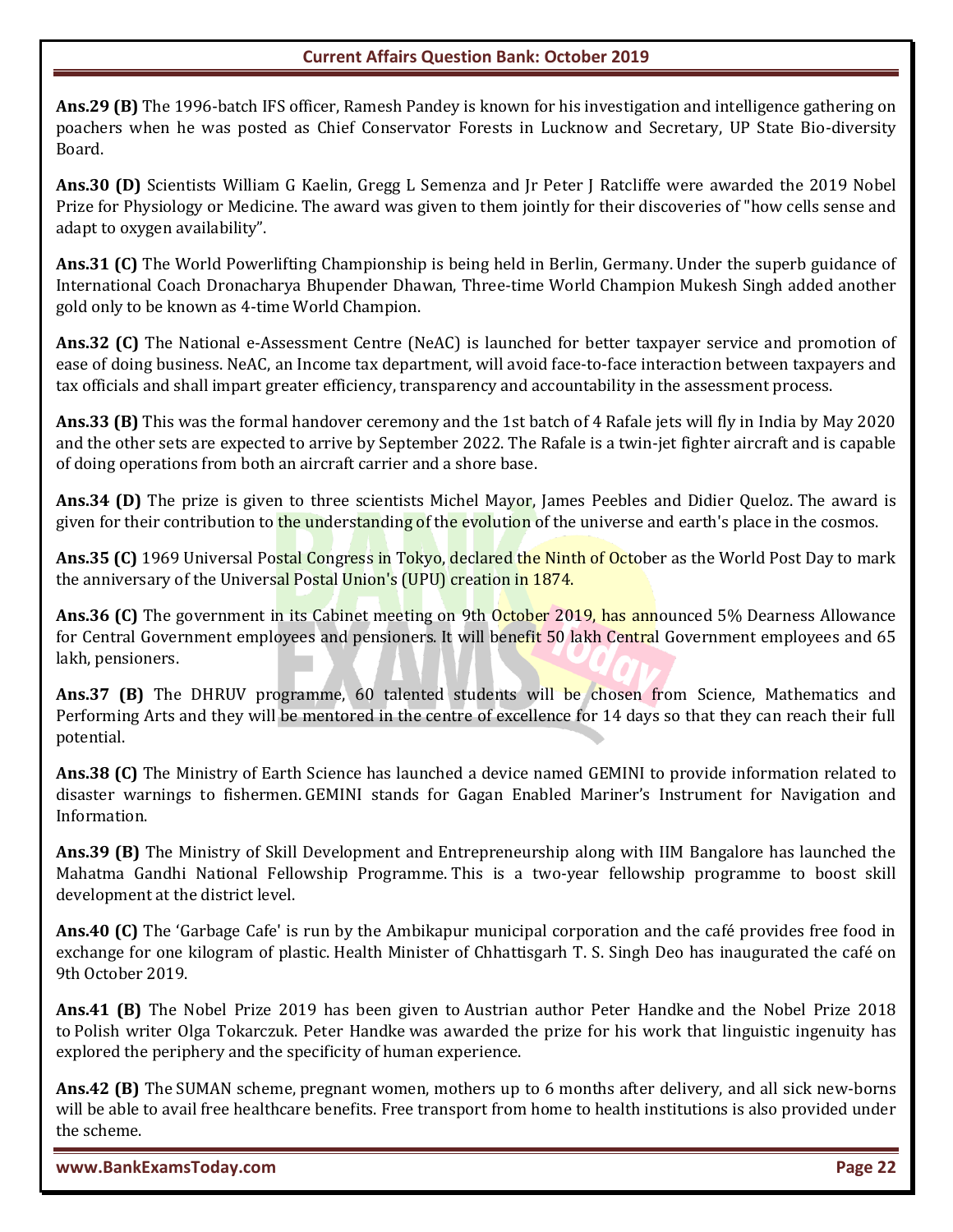**Ans.43 (B)** The RCEP negotiations were launched by leaders from:

- 1. 10 ASEAN member states- the Philippines, Singapore, Thailand, Indonesia, Lao PDR, Malaysia, Myanmar, Vietnam, Brunei Darussalam and Cambodia.
- 2. 6 ASEAN FTA partners- India, Japan, Republic of Korea, Australia, People's Republic of China and New Zealand.

**Ans.44 (B)** The Army Aviation Corps has been conferred with 2 Maha Vir Chakra, 115 Sena Medals, 16 Vir Chakra, 13 Shaurya Chakra and 45 Mention in Despatches.

**Ans.45 (C)** The SARAS initiative is undertaken by the Deendayal Antyodaya Yojana-National Rural Livelihoods Mission (DAY-NRLM), Ministry of Rural Development (MoRD).

**Ans.46 (D)** The mobile app, "mHariyali" has been launched for 'Environment Protection in Government Colonies'. The app is aimed to encourage Public engagement in planting trees and other such Green drives.

**Ans.47 (A)** A Memorandum of Understanding (MoU) was signed between Government e-Marketplace (GeM) and Union Bank of India (UBI) on 10th October 2019. The MoU will offer paperless, cashless and transparent payment and procurement system for government entities on the GeM portal.

**Ans.48 (A)** BNS Ali Haider, BNS Shadinota from Bangladesh and INS Ranvijay (a guided-missile destroyer) and INS Kuthar (an indigenously built missile Corvette) from India will participate in the exercise. In the current edition, mutual cooperation whilst patrolling near the International Maritime Boundary Line (IMBL) will be practised.

**Ans.49 (B)** The 2019 Nobel Prize for Chemistry is given to three scientists Stanley Whittingham, John Goodenough and Akira Yoshino. The three scientists have been jointly awarded the coveted prize for their development of lithium-ion batteries.

**Ans.50 (C)** DHARMA GUARDIAN-2019, Joint Military Exercise between India and Japan is scheduled to be conducted at Vairengte, Mizoram from 19th October to 2nd November 2019. DHARMA GUARDIAN exercise is being conducted in India since 2018 and is an annual training event.

**Ans.51 (D)** The 10th Rashtriya Sanskriti Mahotsav is being inaugurated on 14th October 2019 at Jabalpur, Madhya Pradesh by the Ministry of Culture from 14th to 21st October 2019. The Mahotsav is organised under the Ek Bharat Shrestha Bharat initiative in Madhya Pradesh.

**Ans.52 (B)** The 2nd India-China Informal Summit held between the Prime Minister of India Narendra Modi and President of the People's Republic of China Mr Xi Jinping in Chennai, India. The two Leaders have decided to designate 2020 as Year of India-China Cultural and People to People Exchanges.

**Ans.53 (C)** The 2019 First Global DXB Challenge is a large gathering for creative young minds in the fields of robotics and artificial intelligence. The competition is organised by the Dubai Future Foundation and the theme is 'Ocean Opportunities'.

**Ans.54 (A)** Vice President, M. Venkaiah Naidu on his visit to Sierra Leone has signed 6 agreements with Mr Julius Maada Bio, President of the Republic of Sierra Leone. This is the first-ever visit of an Indian Vice President to the African Nation, Sierra Leone.

**Ans.55 (B)** The World Bank released the report 'South Asia Economic Focus, Making (De) Centralization Work' on 13th October 2019. The report shows that the GDP growth rate of Bangladesh is projected to be 7.2% for the FY 2019 and 7.3% for FY 2020.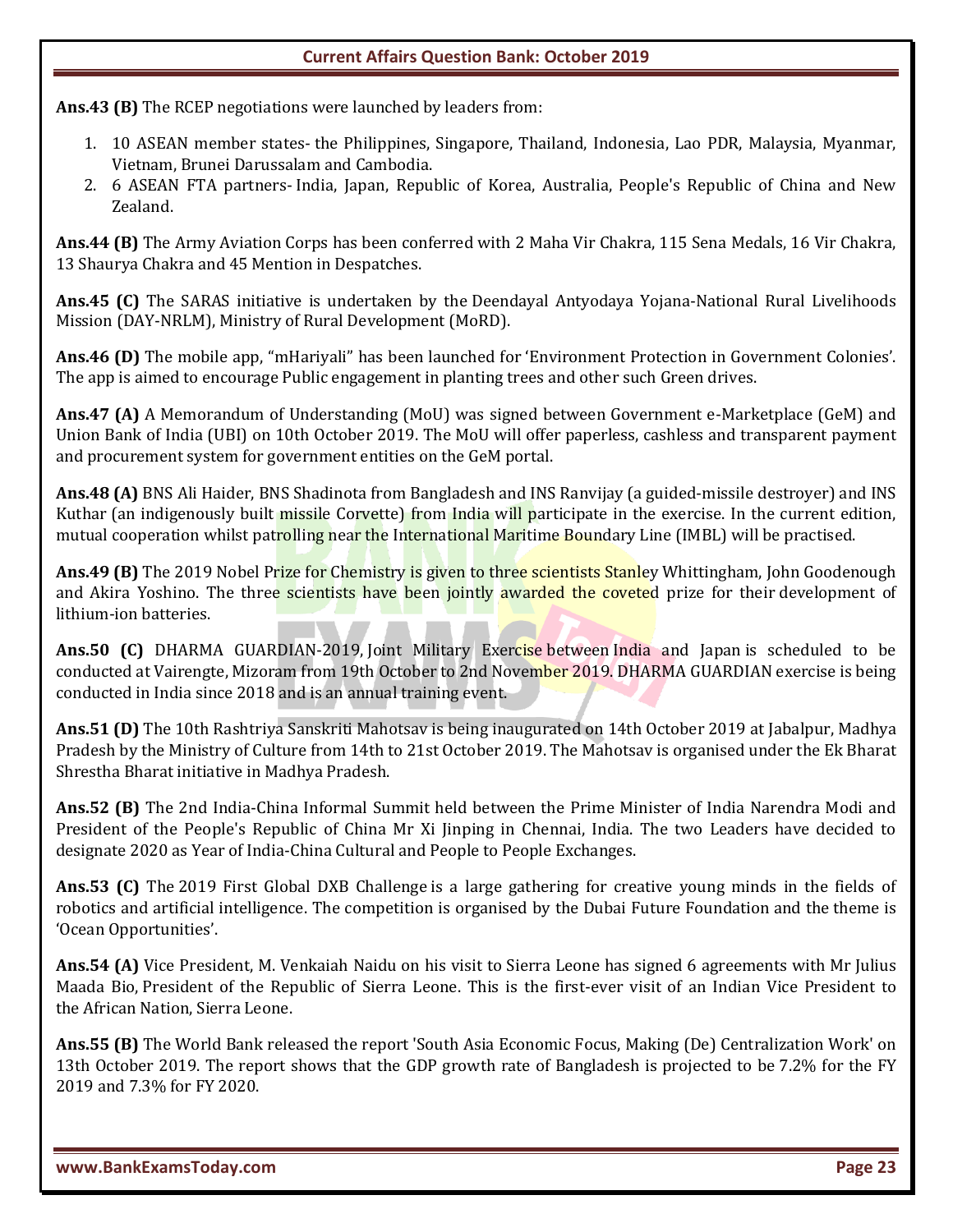**Ans.56 (C)** India and the Netherlands have a bilateral trade turnover of USD 12.87 billion (2018-2019). The Netherlands is India's 4th largest trading partner in the European Union with a cumulative investment of \$ 23 billion for the period 2000 to 2017 (Dec).

**Ans.57 (C)** The taxibot was used on an A-320 aircraft with passengers on board. The bot was flagged off by Air India Chairman and Managing Director Ashwani Lohani, at Terminal 3 of the Delhi Airport - to Mumbai.

**Ans.58 (B)** RBI has decided to offer on-tap authorisation for:

- 1. Bharat Bill Payment Operating Unit (BBPOU) Entities who are desirous to operate or provide platforms for BBPOU, should have a 100 crore rupees net worth and should be maintained at all times.
- 2. Trade Receivables Discounting System (TReDS) the minimum paid up equity capital should be 25 crore rupees.
- 3. White Label ATMs (WLAs) The minimum net worth for entities should be 100 crore rupees.

**Ans.59 (D)** Bernardine Evaristo and Margaret Atwood have jointly won the 2019 Booker Prize. Both the winners were at the tie and the award was jointly shared by the two.

**Ans.60 (A)** Priyanshu Rajawat clinched the men's singles title at the Bahrain International Series Badminton. He has defeated Jason Anthony Ho-Shue from Canada in the finals from 16-21, 21-7, 21-12.

**Ans.61 (C)** The 2nd Phase of the Local Treatment of Urban Sewage Streams for Healthy Reuse, LOTUS-HR was launched by the Union Minister Harsh Vardhan in New Delhi on 14th October. LOTUS-HR is a water laboratory that aims to produce clean water through a holistic waste-water management approach that can be reused for various purposes.

**Ans.62 (A)** Abhijit Vinayak Banerjee studied at the University of Calcutta, Jawaharlal Nehru University and Harvard University (where he received his PhD in 1988). He is currently the professor of economics at the Massachusetts Institute of Technology.

**Ans.63 (A)** She has so far achieved 15 World Records, including 10 Guinness World Records in Martial Arts, Social Work and Fitness. Kiran Uniyal created her 1st Individual Guinness World Record for "The most full contact elbow strikes (466 strikes) (one hand) in 3 minutes.

**Ans.64 (B)** J. P. S. Chawla is a 1985-batch Indian Civil Accounts Service (ICAS) Officer, officiating as CGA with effect from 1st September 2019. He has replaced Girraj Prasad Gupta.

**Ans.65 (B)** The Union Minister for Health and Family Welfare Dr Harsh Vardhan launched a various initiative on the World Food Day which was observed on 16th October. A FSM is an individual professional (Digital Mitra, Trainer Mitra and Hygiene Mitra), certified by FSSAI, who will assist in compliances related to FSS Act, Rules & Regulations.

**Ans.66 (B)** CBIC has launched a dedicated microsite <https://www.investindia.gov.in/bonded-manufacturing> in collaboration with Invest India to provide information about the scheme. Section 65 of the Customs Act, 1962 allows manufacturing activity in a customs bonded warehouse.

**Ans.67 (B)** Karnataka ranked at the number one position in the overall ranking. Among the category of major states, Maharashtra performs the best in the dimension of Enablers. Sikkim took the top spots among the northeastern & hill states, and Delhi among the union territories/city states/small states.

**Ans.68 (C)** The joint exercise will be conducted at Air Force Base Masirah in Oman. The last exercise, EX-EASTERN BRIDGE-IV between the two countries was held in 2017 at Jamnagar.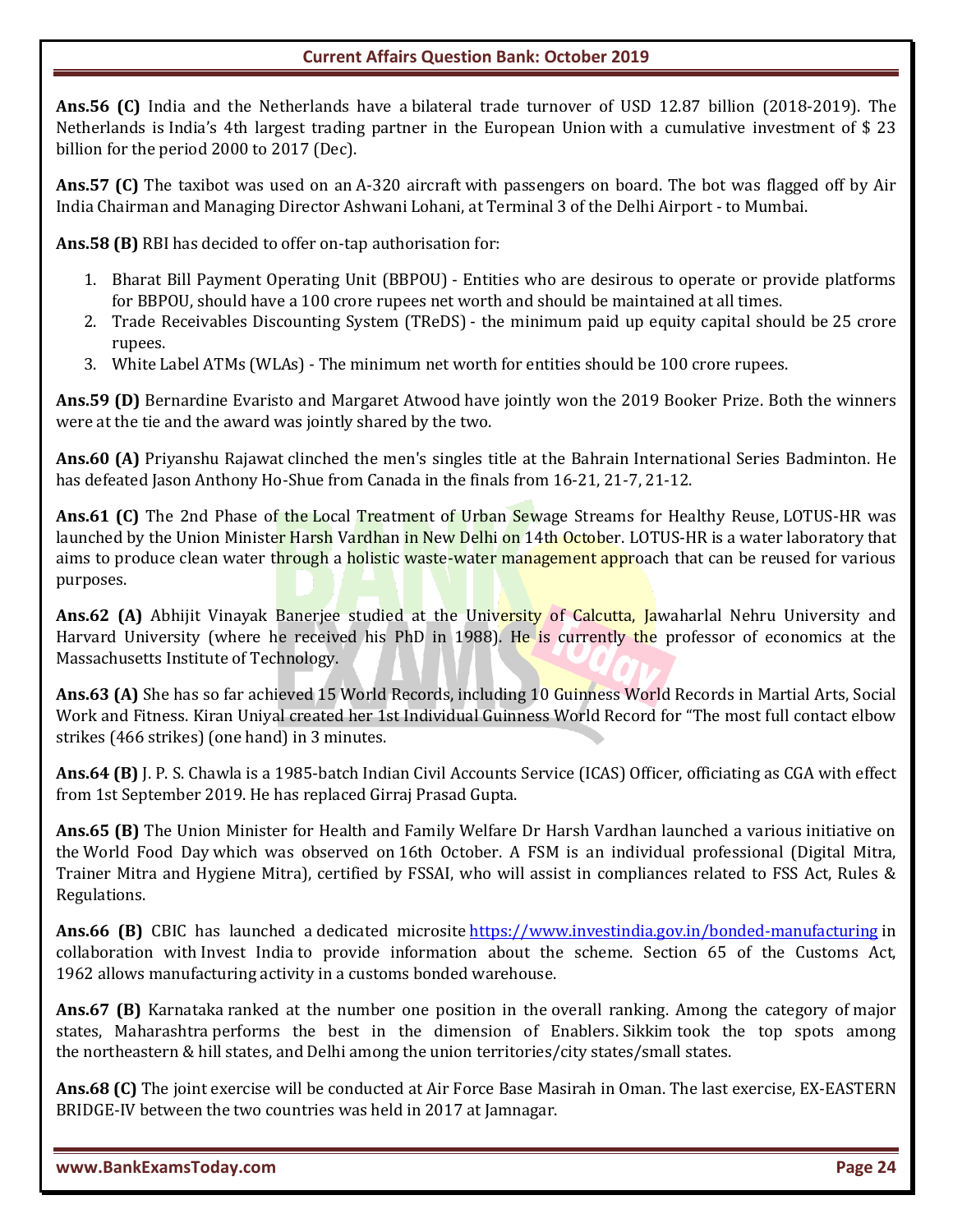**Ans.69 (A)** The RIL shares rose nearly 2% in Friday trading session to hit Rs1,423 whereas, India's benchmark Sensex Index rose 0.5% or 200 points to hit 39,252 points. According to Bank of America Merrill Lynch RIL can become the first Indian company to achieve a market capitalisation of \$200 billion in the next two years.

**Ans.70 (C)** The world economy is expected to grow by 3%, marginally lower than 3.2% projected in July. IMF has made a similar forecast for China and India, with the projected growth rate at 6.1% for both the countries. In China, the GDP grew at 6.6% in 2018.

**Ans.71 (D)** KHON Ramlila is a masked form of Ramlila art of Thailand. After the training, the artists will perform the art at Grand Deepotsav function to be held on 26th October in Ayodhya.

**Ans.72 (B)** John Bailey, Cinematographer will chair the International Jury of 50th International Film Festival of India (IFFI), Golden Jubilee edition.

**Ans.73 (C)** The biodiesel manufacturer BioD energy has come into a partnership with food delivery service aggregator Zomato. The partnership is for the purpose of collecting the used cooking oil from restaurants around the country and convert it into biodiesel.

**Ans.74 (E)** The government has said that banks or system providers will not impose Merchant Discount Rates (MDR) on customers/merchants on digital payment to large firms having a turnover in excess of Rs 50 crore. The directive will come into effect from 1st November 2019.

**Ans.75 (C)** Resigning after 45days of the quarter will require the auditor to issue the audit report for such a quarter as well. The auditor shall have to issue the audit report for the last quarter before resignation if he has signed the audit report for the first three quarters of a financial year.

**Ans.76 (C)** The G20 Health Ministers meeting concluded by adopting the "Okayama Declaration of the G 20 Health Ministers". The declaration endorses the Commitment of G20 countries to address the major global health issues, towards an inclusive and sustainable world.

**Ans.77 (D)** The DNA Technology Regulation Bill has been referred to a Parliamentary Standing Committee for examination on 19th October 2019. The bill has been referred to the Standing Committee on Science and Technology and Environment and Forests.

**Ans.78 (C)** India will host the 91st Interpol General Assembly in 2022 as part of celebrations of the 75th anniversary of Indian Independence. Rishi Kumar Shukla, the director of the CBI is the representative of Interpol in India.

**Ans.79 (A)** Jessica Meir is a marine biologist has now become the 15th Women and 228th person in the world to conduct a spacewalk. This was Christina Koch's 4th spacewalk, who is an electrical engineer.

**Ans.80 (A)** Kuhoo Garg and Dhruv Rawat put up a brilliant effort to win the mixed doubles title at the Egypt International 2019 in Cairo. It was 16-21 21-19 19-21 to third seeds Simran Singhi and Ritika Thaker.

**Ans.81 (C)** PM Modi meet the delegation of US-India Strategic Partnership Forum (USISPF) on 21st October 2019 in New Delhi. The delegation was led by USISPF Chairman John Chambers.

**Ans.82 (C)** The Defence Acquisition Council (DAC), chaired by the Defence Minister Rajnath Singh has approved the procurement of indigenously developed military equipment worth Rs 3300 crore for the armed forces.

**Ans.83 (A)** The PM-KISAN scheme was announced on 1st February 2019, during the interim budget presented by stand-in Finance Minister Piyush Goyal. The scheme aims to supplement the needs of the Small and Marginal farmers in crop production and its yield and improve their income.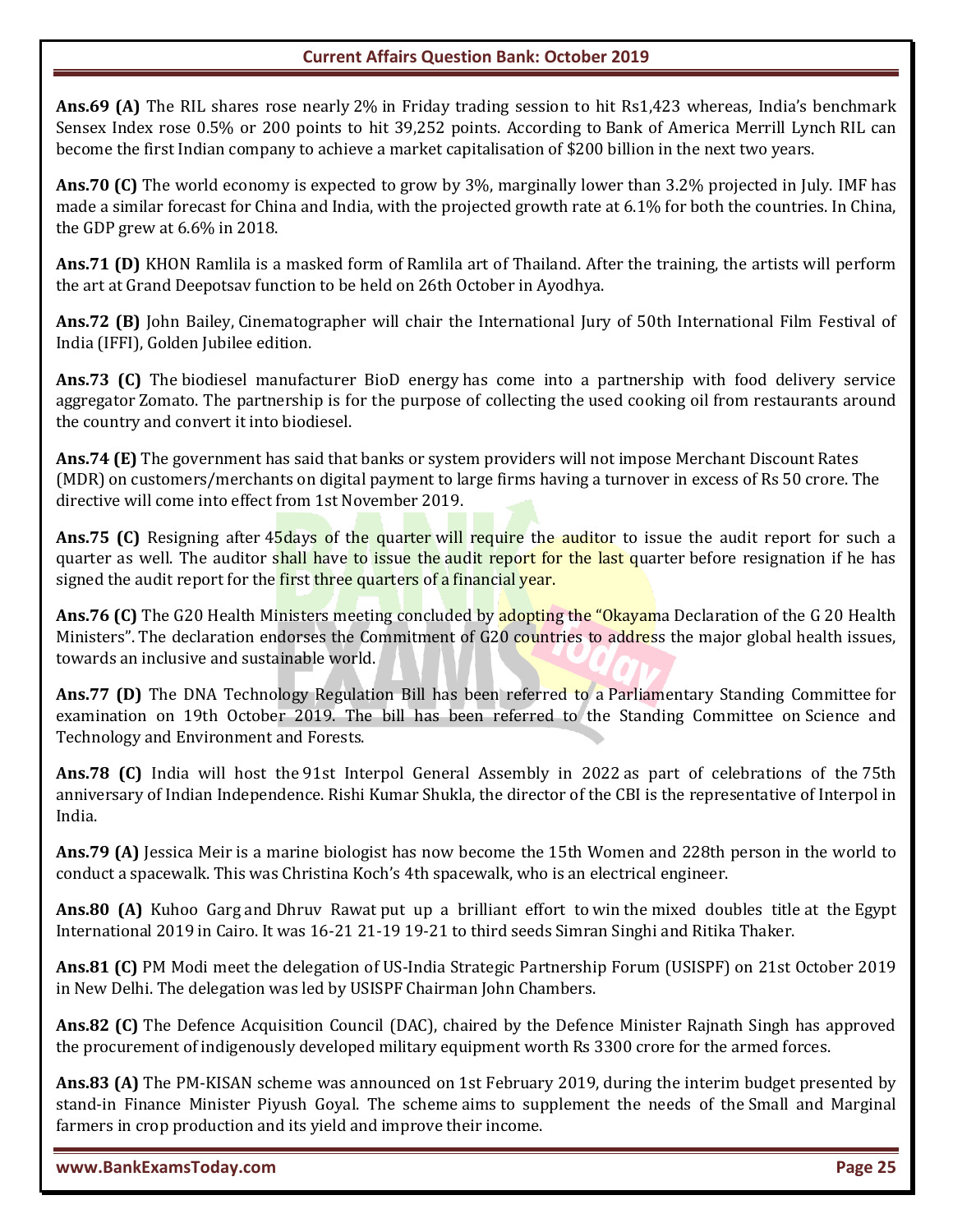**Ans.84 (B)** FATF has taken the decision due to new measures taken by the country on financial security against money laundering. Srilanka was included in the blacklist for the first time in 2011.

**Ans.85 (D)** Bangladesh Refugee Commissioner Mahbub Alam Talukder, has said that the Rohingyas will be relocated to the Bhashan Char Island in Bangladesh.

**Ans.86 (C)** The course is being provided under the Indian Technical and Economic Cooperation (ITEC) Programme of Ministry of External Affairs and is fully supported by the Government of India. The first group of 20 Nepali officers had successfully completed their training on 24th August 2019.

**Ans.87 (C)** Pankaj Kumar, 1987 batch IAS officer is appointed as the new CEO of Unique Identification Authority of India (UIDAI).

**Ans.88 (C)** The International Snow Leopard Day is celebrated on 23rd October every year with the aim to protect and conserve the snow leopards. The national portal is to enumerate the snow leopard population in the country.

**Ans.89 (A)** The Global Polio Eradication Initiative (GPEI) was launched by the World Health Assembly (WHA) in 1988. In India, the Delhi government had first launched the immunization programme on a pilot basis on 2nd October 1994 with the tagline 'Do Boond Zindagi Ki'.

**Ans.90 (D)** Marianne, the female traits has been symbolised by Paris 2024 to pay tribute to a woman who is a French national symbol and embodies the revolutionary spirit that infuses the Paris Olympic and Paralympic Games.

**Ans.91 (A)** 'Gram Manchitra' App was also launched at the Occasion which is a Geo-Spatial based decision support system for panchayats and help them monitor, develop and plan developmental activities on a real time basis.

**Ans.92 (C)** HPCL was incorporated through the Esso (Acquisition of Undertaking in India) Act passed by Parliament in 1974. India's largest electric power transmission utility firm, Power Grid Corporation of India Limited was incorporated in 2007.

**Ans.93 (C)** The MoU will provide an efficient procurement system for the government with the cashless and paperless transfer. Government launched GeM portal in August 2016 for seamless procurement of goods and services by the government departments in a transparent manner.

**Ans.94 (C)** The government will also allocate 4G spectrum to BSNL and MTNL and will allocated at 2016 price. BSNL had an estimated loss of Rs 13,804 crore in 2018-19 and MTNL losses pegged to Rs 3,400 crore in 2018-19.

**Ans.95 (B)** The loan agreement has been signed to strengthen the production system and support smallholder farmers of Odisha. The project is named an Odisha Integrated Irrigation Project for Climate Resilient Agriculture.

**Ans.96 (B)** India has been ranked at 63rd position in the World Bank's Doing Business Report (DBR, 2020), released on 24th October 2020. India has jumped 14 positions against its rank of 77 in 2019.

**Ans.97 (C)** The 15th edition of the championship was held in Minhang Gymnasium in Shanghai, China on 23rd October 2019. Praveen Kumar has defeated Russel Diaz of Philippines in the 48kg category.

**Ans.98 (A)** President Ram Nath Kovind has conferred the National Corporate Social Responsibility Awards (NCSRA) on 29th October 2019 in New Delhi. The National CSR Awards has been instituted by the Ministry of Corporate Affairs.

**Ans.99 (D)** India has been ranked at 57th Position in the Global Health Security Index, among 195 countries. US has topped the list and is followed by UK and Netherlands at 2nd and 3rd positions respectively.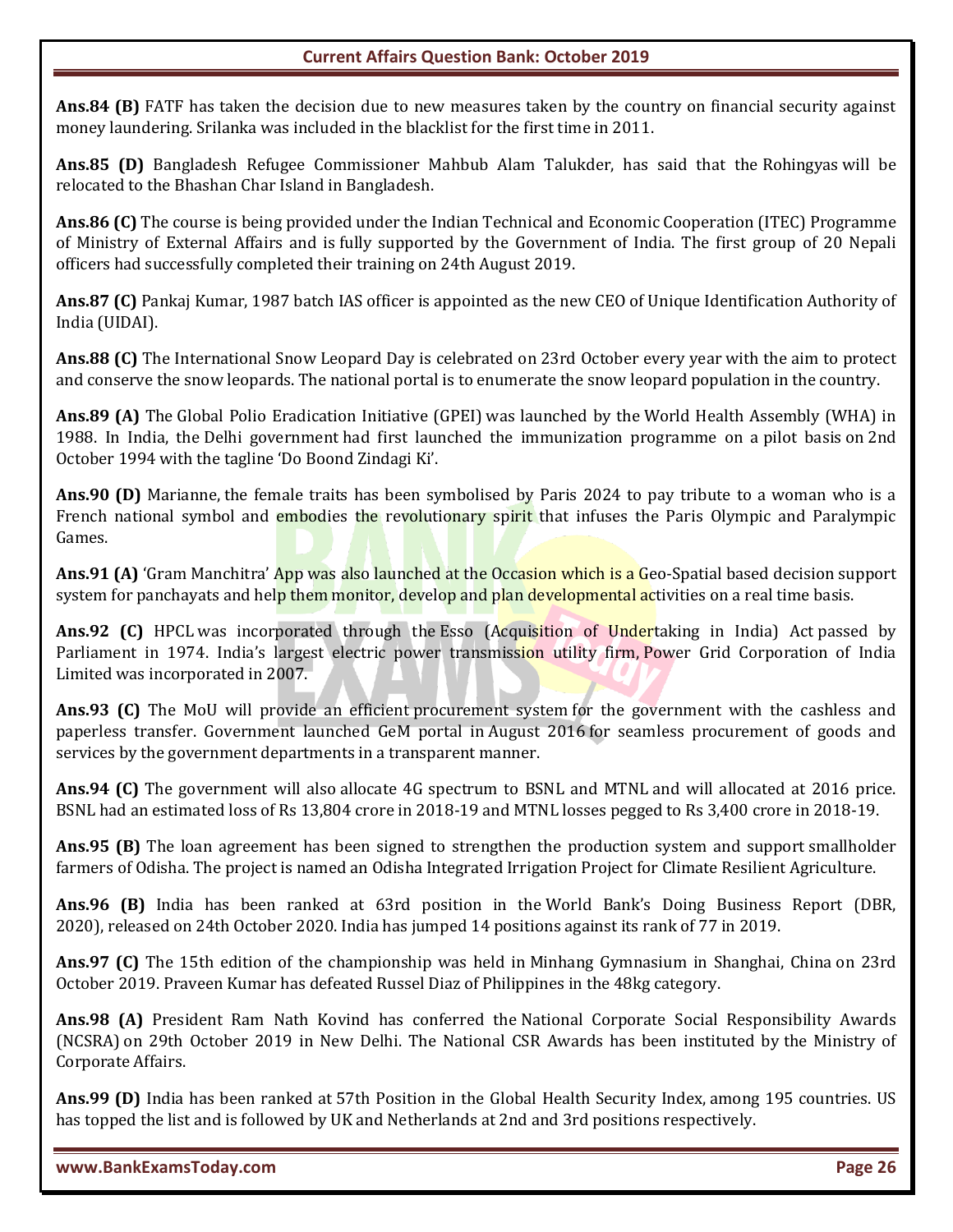**Ans.100 (C)** The theme of the Vigilance Awareness Week 2019 is "Integrity- a way of life". The Central Vigilance Commission aims to promote integrity, transparency and accountability in public life and to achieve a corruption free society.

**Ans.101 (C)** DEFCOM 2019 is scheduled to be held on 26th& 27th November 2019 at Manekshaw Centre, New Delhi. DEFCOM is jointly organised by the Corps of Signals, Indian Army and Confederation of Indian Industry (CII)/ Society of Indian Defence Manufacturers (SIDM).

**Ans.102 (A)** 1977-batch IAS officer R K Mathur has been appointed as Lt. Governor of Ladakh. He has served as the Defence Secretary and is a former Chief Information Commissioner (CIC).

**Ans.103 (C)** The RFID project has been launched for:

- 1. Eliminating manual checking of documents at port gate.
- 2. Secure and systematic entry and exit of vehicles and visitors in Kolkata Dock System.
- 3. Ease of doing business with Port users.
- 4. Real time tracking of movement of vehicles, men and materials.

**Ans.104 (B)** The Union Minister of Science & Technology Dr Harsh Vardhan, has launched the IndiGenome card and IndiGenome mobile application to enable participants and clinicians to access clinically actionable information in their genomes.

**Ans.105 (C)** The white water rafting expedition- 'Rudrashila' was flagged in on 25th October 2019 at Jodhpur Military Station. The expedition is undertaken by Kalidhar Battalion to commemorate its 75th Raising Day.

**Ans.106 (A)** The 29th ministerial meeting of the BASIC (Brazil, South Africa, India, China) countries on Climate Change was held at Beijing, China on 25th-26th October 2019. The meeting was chaired by H.E. Mr. LI Ganjie, Minister of Ecology and Environment of the People's Republic of China.

**Ans.107 (B)** Men's doubles pair of Satwiksairaj Rankireddy and Chirag Shetty won silver at the French Open. The doubles pair lost to world No.1 Indonesian pair of Marcus Fernaldi Gideon and Kevin Sanjaya Sukamuljo in the finals of the French Open.

**Ans.108 (D)** This is a social service initiative aimed at:

- 1. Encouraging environment protection
- 2. Health care service: Blood donation
- 3. Welfare of Odias in distress

**Ans.109 (C)** Exercise SHAKTI is a biennial exercise between India and France and is conducted alternatively in India and France since 2011. The exercise is to be conducted at Foreign Training Node at Mahajan Field Firing Ranges, Rajasthan.

**Ans.110 (A)** American Golfer Tiger Woods equals world record for most career titles on PGA Tour with his 82nd win in Japan, equalling Sam Snead's 54-year-old record. He has made history by winning the Zozo Championship in Japan.

**Ans.111 (A)** Persons over 80 years of age and person with disability are covered under the amendment. Such voters will have both the choices available of either voting through postal ballot or going to the polling station on polling day for voting.